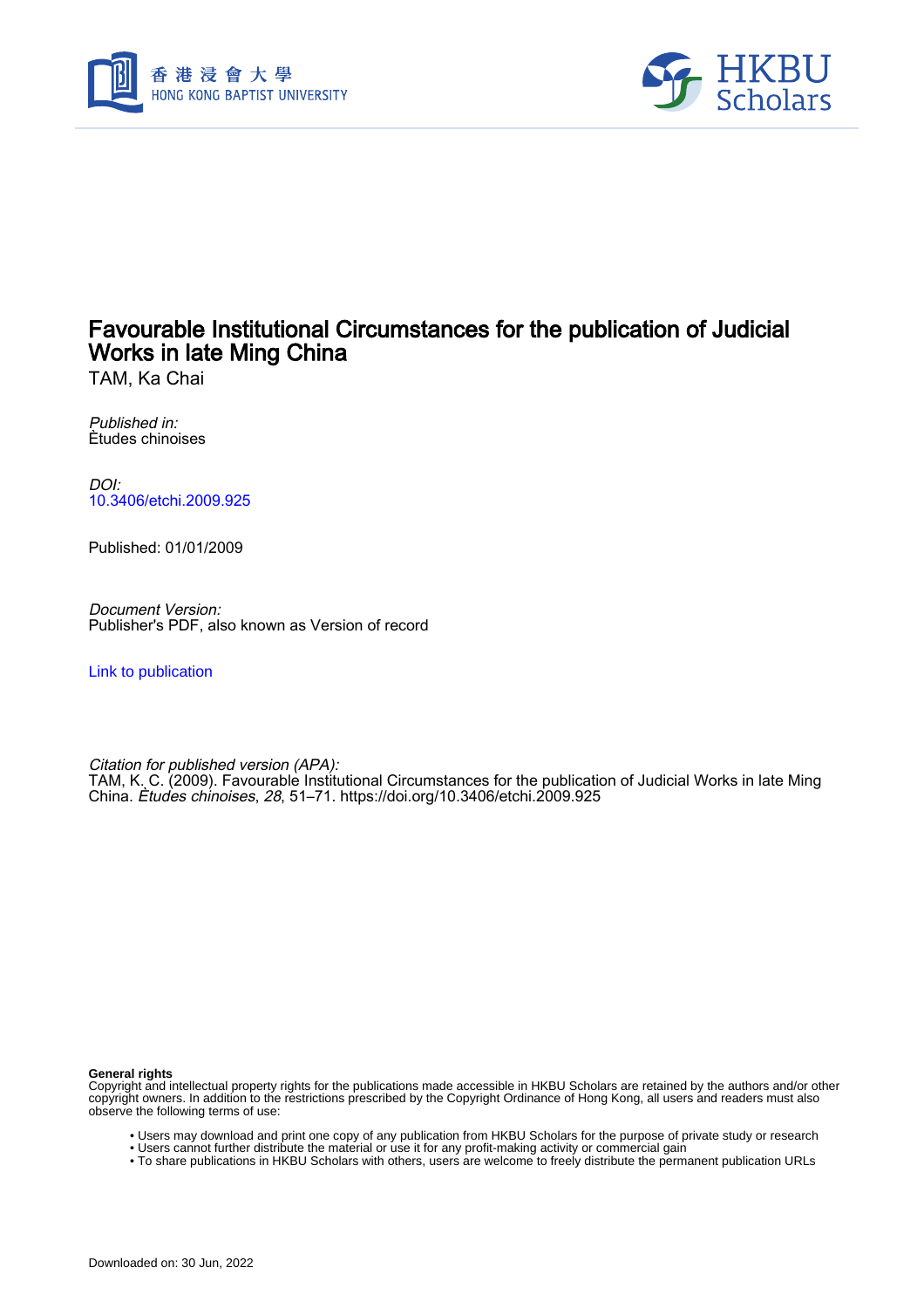

#### Abstract

This paper explores the favourable circumstances of the institutions that helped create a growing demand for judicial publications from the mid-Ming onwards. The increase in the legal elements of the civil service examination, especially the change in the pan test that asked the candidates to compose artificial case reports instead of straining to memorize the meaning of judicial terms, fostered a new demand for manuals and exemplary works of legal practice. Moreover, the gradual development in the Wanli period (1573-1620) of the promotion route tui zhi xingqu (Selection of talents from the pool of brilliant prefectural judges and magistrates), through which magistrates and prefectural judges could ascend to prestigious supervisory posts at court by sound judicial performance, also increased the morale of frontline officials, encouraging them to study law and make their impressive legal performance known to their superiors and to the public. Last but not least, the demands imposed on the low-level judiciary for professional and uniform judgements since the Jiajing era (1522-1567) eliminated grey areas in the application of the law, so that junior officials were left facing a more rigid legal system in which they were under greater pressure to make the right judgements. Thanks to all these newly introduced elements, the study of legal knowledge and application of the law had never been taken more seriously than in the final stage of the Ming ; the publication of judicial works of all kind, the means to acquire such knowledge, thus flourished.

#### Citer ce document / Cite this document :

Tam Ka-Chai. Favourable Institutional Circumstances for the Publication of Judicial Works in Late Ming China. In: Études chinoises, n°28, 2009. Numéro spécial sur le droit chinois. pp. 51-71;

[doi : https://doi.org/10.3406/etchi.2009.925](https://doi.org/10.3406/etchi.2009.925)

[https://www.persee.fr/doc/etchi\\_0755-5857\\_2009\\_num\\_28\\_1\\_925](https://www.persee.fr/doc/etchi_0755-5857_2009_num_28_1_925)

Fichier pdf généré le 09/11/2019

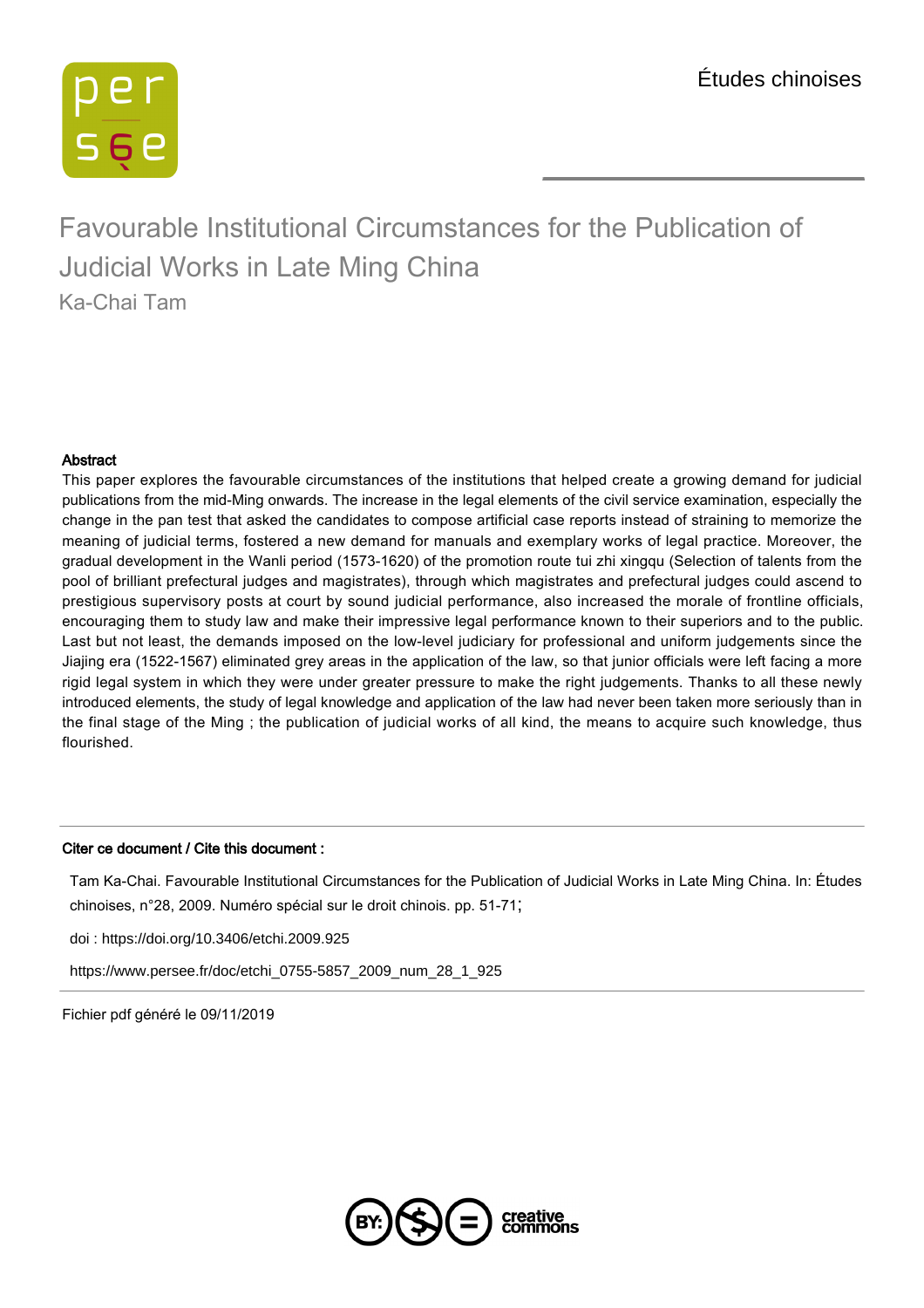### **Favourable Institutional Circumstances for the Favourable Institutional Circumstances for the Publication of Judicial Works in Late Ming China<sup>1</sup>**

### **Tam Ka-chai**

#### *Abstract*

This paper explores the favourable circumstances of the institutions that helped create a growing demand for judicial publications from the mid-Ming onwards. The increase in the legal elements of the civil service examination, especially the change in the *pan*  $\mathcal{F}$  test that asked the candidates to compose artificial case reports instead of straining to memorize the meaning of judicial terms, fostered a new demand for manuals and exemplary works of legal practice. Moreover, the gradual development in the Wanli 萬曆 period  $(1573-1620)$  of the promotion route *tui zhi xingqu* 推知行取 (Selection of talents from the pool of brilliant prefectural judges and magistrates), through which magistrates and prefectural judges could ascend to prestigious supervisory posts at court by sound judicial performance, also increased the morale of frontline officials, encouraging them to study law and make their impressive legal performance known to their superiors and to the public. Last but not least, the demands imposed on the low-level judiciary for professional and uniform judgements since the Jiajing 嘉靖 era (1522-1567) eliminated grey areas in the application of the law, so that junior officials were left facing a more rigid legal system in which they were under greater pressure to make the right judgements. Thanks to all these newly introduced elements, the study of legal knowledge and application of the law had never been taken more seriously than in the final stage of the Ming; the publication of judicial works of all kind, the means to acquire such knowledge, thus flourished.

<sup>&</sup>lt;sup>1</sup> This paper is revised and expanded from the second chapter of my Doctoral thesis, "Justice in Print: Prefectural Judges of Late Ming China in the light of *Mengshui zhai cundu* and *Zheyu xinyu*," University of Oxford, 2009, pp. 38-63.

Tam Ka-chai is a postdoctoral fellow at History department, Chinese University of Hong Kong.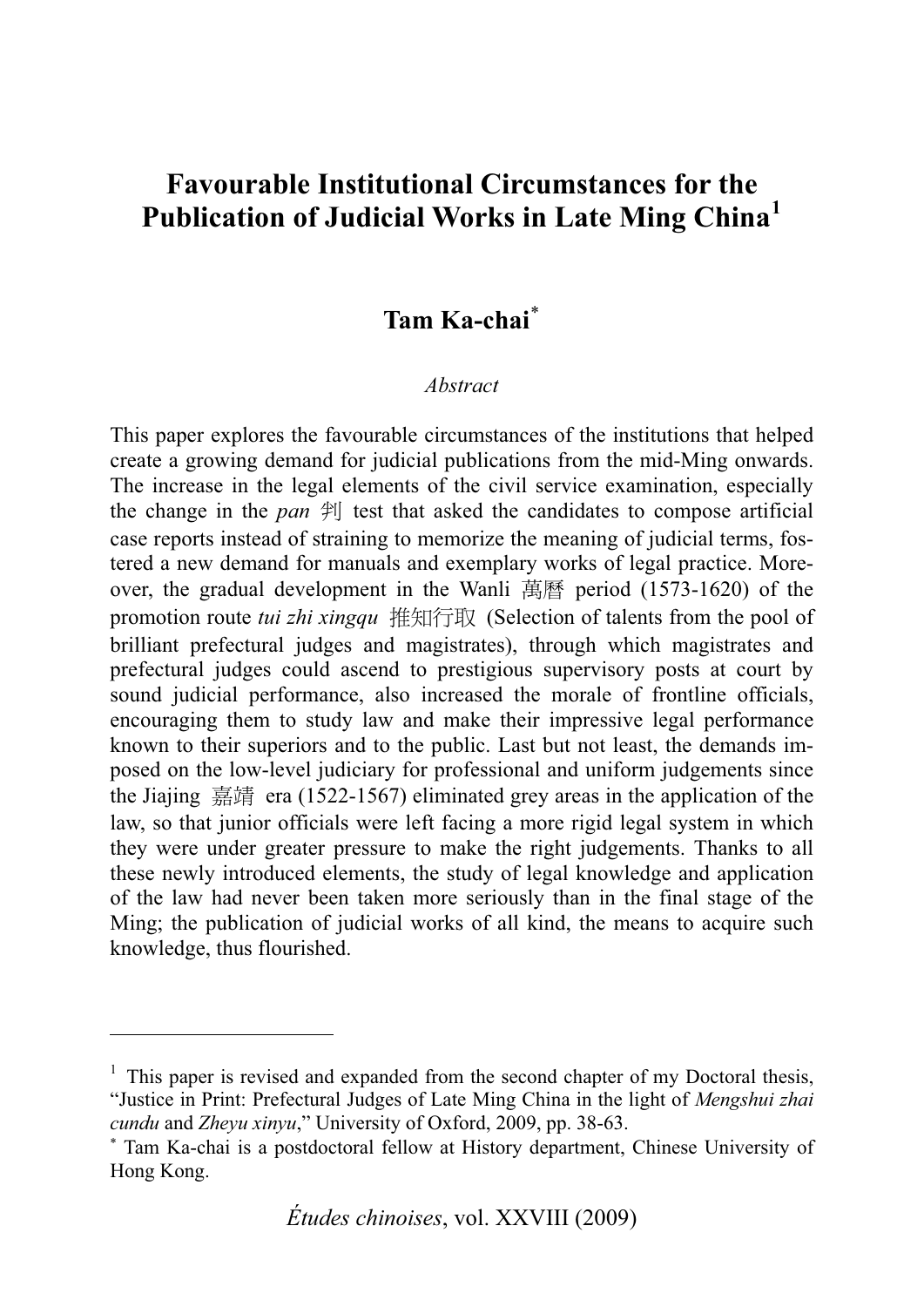## **Chen Qixin's Criticism of the System of Official Selection and Promotion**

In March 1636, Chen Qixin  $\mathbb{R}$   $\mathbb{R}$  and  $\mathbb{R}$  (dates unknown), a graduate of the provincial military recruitment examination from the Huai'an guard (Huai'an *wei* ڜᓡ) in the South Metropolitan Region, presented a bold request to the Chongzhen  $\frac{12}{3}$  emperor (r. 1628-1644) for a reform of the Ming government's personnel system. His memorial, which drew widespread condemnation, identified three "root problems" in the system of selecting and promoting civil officials in his times. If the dynasty were to be saved, Chen asserted, these root causes had to be thoroughly addressed.

The greatest evil in Chen's eyes was the civil service examination. He accused the graduates who succeeded in this system of being self-seeking men of letters who merely paid lip service to such Confucian ethics as loyalty and filial piety. As the examination was incapable of selecting men with real talent and morality, Chen concluded that the whole system should be abolished.

The second target of Chen's attack was the overwhelming emphasis on the *jinshi*  $\#$  qualification in the promotion of civil officials. In the second half of the Ming, the old method of selecting court officials from the pools of Students of the National University and graduates of the *juren* ᜰԳ status had been abandoned and the *jinshi* degree was now the only guaranteed path to obtaining key posts at court. Chen argued that since the Students and *juren* had no hope of being promoted to prestigious offices when they were placed in lower-level posts, they had no incentive to perform their duties well and were instead open to any means of acquiring a personal fortune, whether through corruption or any other sort of misdeed. How could this not undermine the rule of the dynasty? He asked.

The third problem was the practice of promoting prefectural judges and magistrates to the posts of supervising secretaries (*jishizhong* 給事中) in the Six Offices of Scrutiny (*liuke* 六科) and of censors (*yushi* 御史) in the Censorate (*duchayuan* 都察院). By the end of the Ming, many prefectural judges and magistrates were fresh graduates of the *jinshi* examinations. Their frontline judicial and administrative experience in local government was believed to have equipped them with qualities such as the ability "to understand worldly affairs and comprehend the emotions of hu-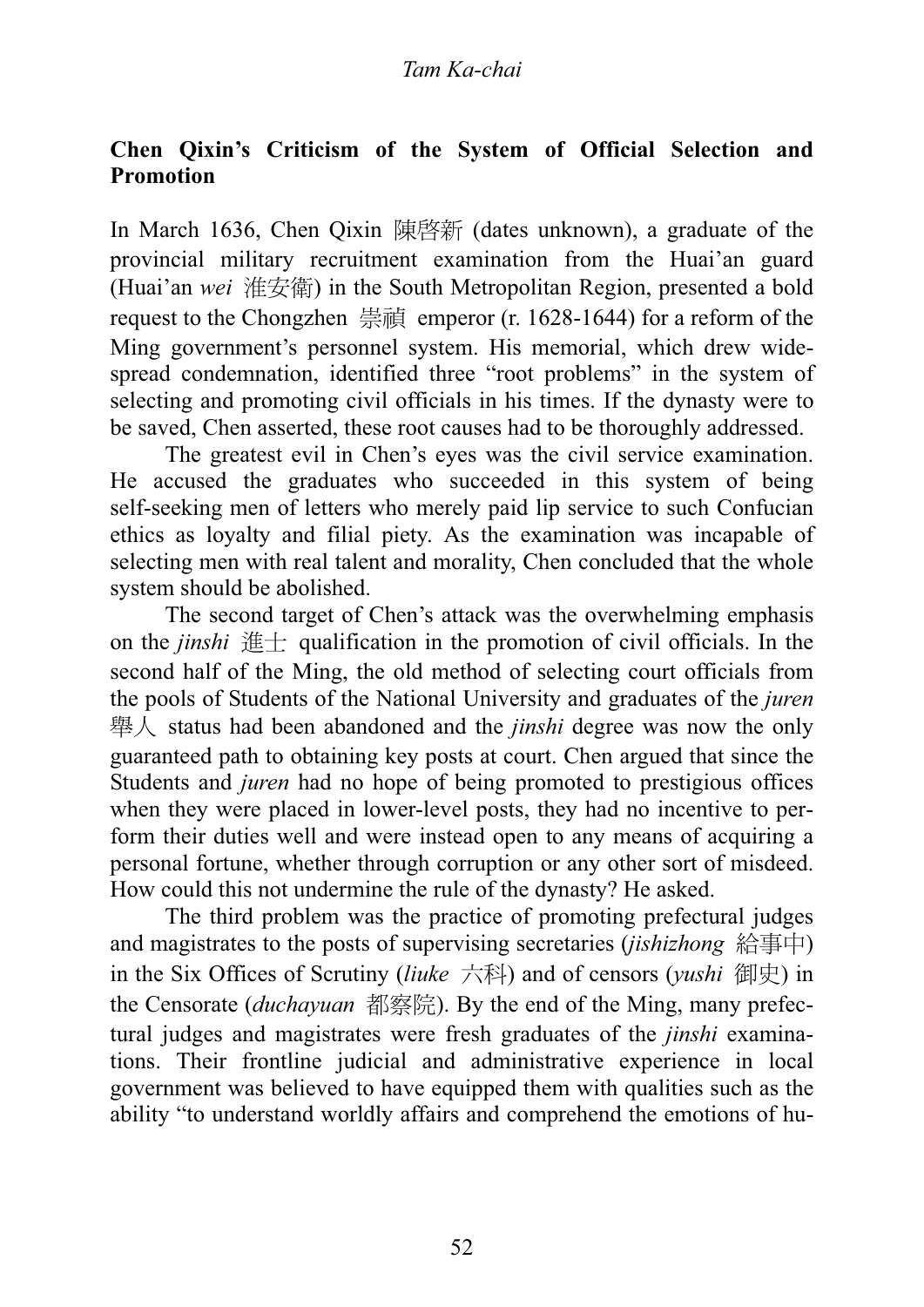man beings (*tong shiwu da renqing* 通世務達人情),"<sup>2</sup> qualities deemed<br>essential for fulfilling the duties of supervising officials. Consequently, if essential for fulfilling the duties of supervising officials. Consequently, if their performance in these local posts was satisfactory, after three to nine years of service, the next step in their career path would almost certainly be to assume the post of supervising secretary or censor. Chen's objection to this arrangement was that since the prefectural judges and magistrates would very likely receive promotion to a position in which they supervised officials, it was unlikely that anyone would lodge a complaint against them, in order to avoid the possibility of inviting some form of revenge in the future. Thus, he reasoned, their superiors in local government and their future colleagues were unlikely to correct or confront these potential censors. In Chen's eyes, this undermined the authority of provincial officials over their subordinates. He therefore suggested that the monopoly of prefectural judges and magistrates over supervisory posts should be ended and these posts should be opened up to other streams of junior officials at court, including palace secretaries (*zhongshu* 中書), messengers (*xingren* 行人), case reviewers (*pingshi* 評事) and erudites (*boshi* 博士). This would not only curb the arrogance of those local judicial officials who were graduates of the *jinshi* degree but would encourage them to concentrate on their primary duties and show more humility and obedience to their superiors.<sup>3</sup>

 $2^2$  For the benefits of selecting talent from the pool of regional frontline officials, see Lu Zhaolong's 盧兆龍 preface to Yan Junyan 顏俊彥 Mengshui zhai cundu 盟水齋 存牘 (Official documents preserved in the Mengshui Studio), Beijing: Zhongguo zhengfa daxue chubanshe, 2002, p. 6.

<sup>&</sup>lt;sup>3</sup> Although the Chongzhen emperor rejected all Chen's suggestions, his transgression went unpunished—much to the surprise of the many court officials who launched severe attacks on Chen's arguments as well as his audacity. More than that, he was appointed as Supervising Secretary in the Office of Scrutiny for Personnel (*like jishizhong* 吏科給事中), a prestigious post that he himself had complained was dominated by *jinshi* graduates appointed from local posts. This controversial appointment suggests that the Chongzhen emperor shared at least some of Chen's views on the examination and personnel system. For the complete story of Chen Qixin's memorial and the details and controversy engendered by his criticisms, see Lu Shiyi 陸世儀, *Fushe jilüe* 復社紀略 (Brief history of the Fushe), in Zhou Guangpei 周光培, comp., *Mingdai biji xiaoshuo* 明代筆記小說 (Collection of miscellaneous works from the Ming), Shijiazhuang: Hebei renmin chubanshe, 1995, vol. 12, pp. 541-549. Kazuko Ono 小野和子 analyzes Chen's memorial in the context of court politics and literary clubs in the Chongzhen reign. See Kazuko Ono, *Mingji dangshe kao* 明季黨計考 (A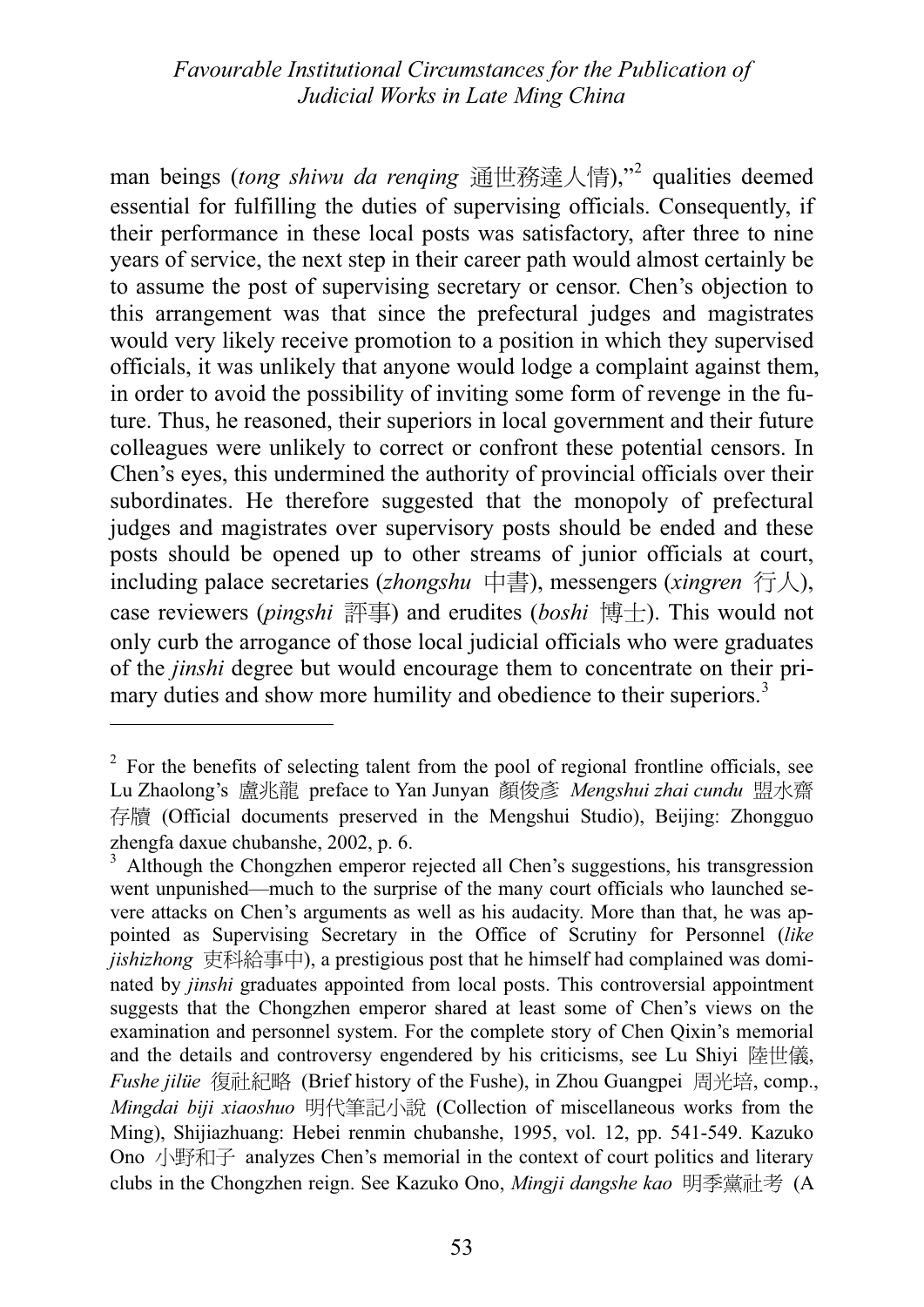Although Chen exaggerated the extent of the problem, his criticisms nevertheless reflected a basic reality of the official selection and promotion procedures at this time as well as the practices and conditions they created. The civil service examination played a central role in official selection; *jinshi* degree holders frequently rose from their initial local posts as prefectural judges and magistrates to the Six Offices of Scrutiny and the Censorate as well as other posts in the central government. These practices and conditions provided the backdrop against which judicial works, especially the casebooks published by contemporary judges, emerged in the late sixteenth and early seventeenth centuries.

## **The Reform of the** *Pan* **Test of the Civil Service Examination in the Late Wanli Era**

One of the significant factors that contributed to the emergence of judicial publications in late Ming China was the introduction in the late Wanli era of the *pan*  $\mathcal{F}$ . or judicial judgement, section in the second paper of the civil service examination.<sup>4</sup>

After struggling to determine the imperial system of talent selection, in 1384 Zhu Yuanzhang 朱元璋 (Ming Taizu 明太祖, r. 1368-1398) eventually finalized a civil service examination that comprised three different papers. The first paper focussed on the Confucian Classics, the second on practical skills of government administration, and the third on issues of contemporary politics. Until the late Wanli era, in the second paper of the examination, candidates were required to answer a section on judicial terms (*panyu* 判語) along with one section on discourse and another on documentary style. $5$  There were always five (or five sets of) terms selected from the *Great Ming Code (Da Ming lü 大*明律) or the *Grand Pronounce*-

study of political factions and literary clubs in the Ming era), Shanghai: Shanghai guji chubanshe, 2006, pp. 282-284.

<sup>&</sup>lt;sup>4</sup> For the format of civil service examination of the Ming, see Benjamin A. Elman, *A* Cultural History of Civil Examinations in Late Imperial China, Berkeley: University *Cultural History of Civil Examinations in Late Imperial China*, Berkeley: University of California Press, 2000, p. 735.

<sup>&</sup>lt;sup>5</sup> Shen Shixing 申時行, comp., *Wanli Da Ming Huidian* 萬曆大明會典 (The Wanli edition of the Collected Statutes of the Great Ming). Beijing: Zhonghua shuju. 1989. edition of the Collected Statutes of the Great Ming), Beijing: Zhonghua shuju, 1989, vol. 77. p. 448a; Zhang Tingyu 張廷玉, comp., Ming shi 明史 (Standard history of the Ming), Beijing: Zhonghua shuju, 1976, vol. 70, p. 1694.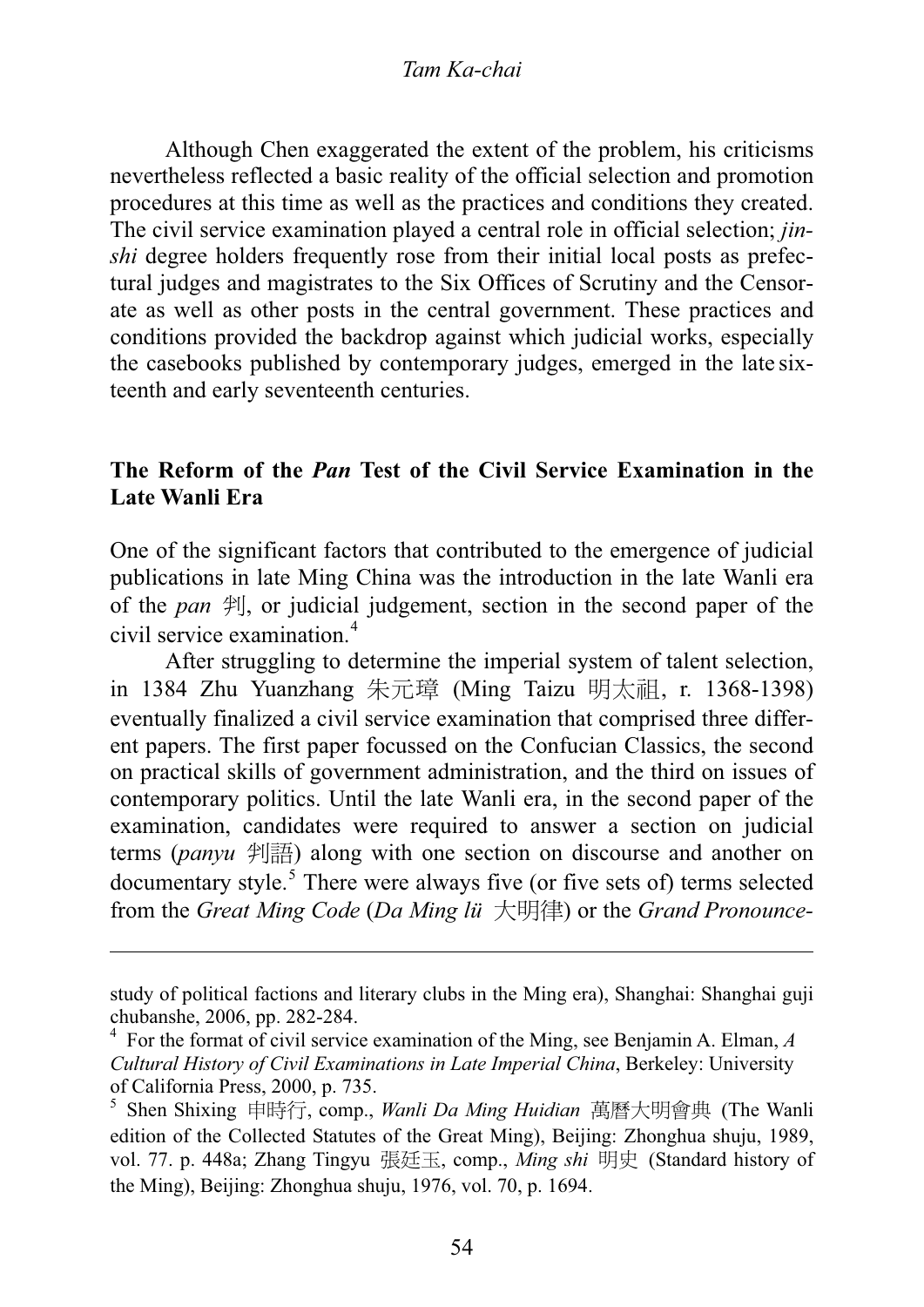*ment* (*Dagao*  $+\frac{1}{100}$ ) to be addressed in this test.<sup>6</sup> The candidates had to identify and explain these terms in brief essays, with the aim of ensuring identify and explain these terms in brief essays, with the aim of ensuring candidates' basic knowledge, rather than application, of the code. Recent scholarship has suggested that the introduction of this *panyu* section represented Zhu Yuanzhang's conscious effort to promote practical learning (*shixue* 實學), which had its precedent in the law examination (*mingfa* 明)  $\#$ ) of the Tang and Song.<sup>7</sup>

From the mid-Tang to early Northern Song, the *mingfa* examination required the candidate to identify and explain seven articles from the code (*lü*  $\oplus$ ) and three from the commandments (*ling*  $\oplus$ ).<sup>8</sup> This examination focused on the contents rather than application of the laws however. focussed on the contents, rather than application, of the laws, however. After 1071, when the Song reformer Wang Anshi  $\pm \overline{\div} \overline{\div}$  (1021-1086) introduced a new form of *mingfa* examination, his ally Wu Chong 吳充 (1021-1080) criticized the original form as only good for making candidates memorize the text of the laws but hardly enabling them to comprehend the codes' meaning. In the new *mingfa* examination, a test of judicial judgement (*duanan* 斷案) was incorporated.<sup>9</sup>

In contrast to the succeeding Song system, in the Tang there had been another test that successful candidates of the civil service examination had to take to guarantee their ability to make judgements according to the laws. To avoid years of waiting, the degree holder had to pass the Placing Examination (*shihe shi* 釋褐試) held by the Ministry of Personnel so as to get an immediate placement in the official bureaucracy. The legal test, known as the *pan*, was part of this.<sup>10</sup> It required candidates to draft three artificial case reports according to the terms provided; each would be about 120 characters long with *jia*  $\boxplus$  and  $yi \angle$  designating the two parties in-

<sup>&</sup>lt;sup>6</sup> See the example of the *panyu* questions of five pairs of legal terms in 1516 in Yang<br>Xuewei 楊學母 ed Zhongquo kaoshi shi 中國孝計中 (A history of examinations in Xuewei 楊學爲, ed., *Zhongguo kaoshi shi* 中國考試史 (A history of examinations in China), Beijing: Shoudu shifan daxue chubanshe, 2004, vol. 3, p. 52.

<sup>7</sup>

the Blman, *op. cit.*, pp. 42-44.<br><sup>8</sup> Ouyang Xiu 歐陽修 and Song Qi 宋祁, comps., *Xin Tang shu* 新唐書 (New stan-<br>dard bistory of the Tang). Beijing: Zhonghua shuju. 1975. vol. 44. p. 1161. dard history of the Tang), Beijing: Zhonghua shuju, 1975, vol. 44, p. 1161.

<sup>&</sup>lt;sup>9</sup> Tuotuo 脫脫, comp., *Song shi* 宋史 (Standard history of the Song), Beijing:<br>Zhonghua shuju 1977 yol 155 nn 3618 3619 Zhonghua shuju, 1977, vol. 155, pp. 3618-3619.

<sup>10</sup> Ouyang Xiu, Song Qi, *Xin Tang shu*, vol. 45, p. 1172.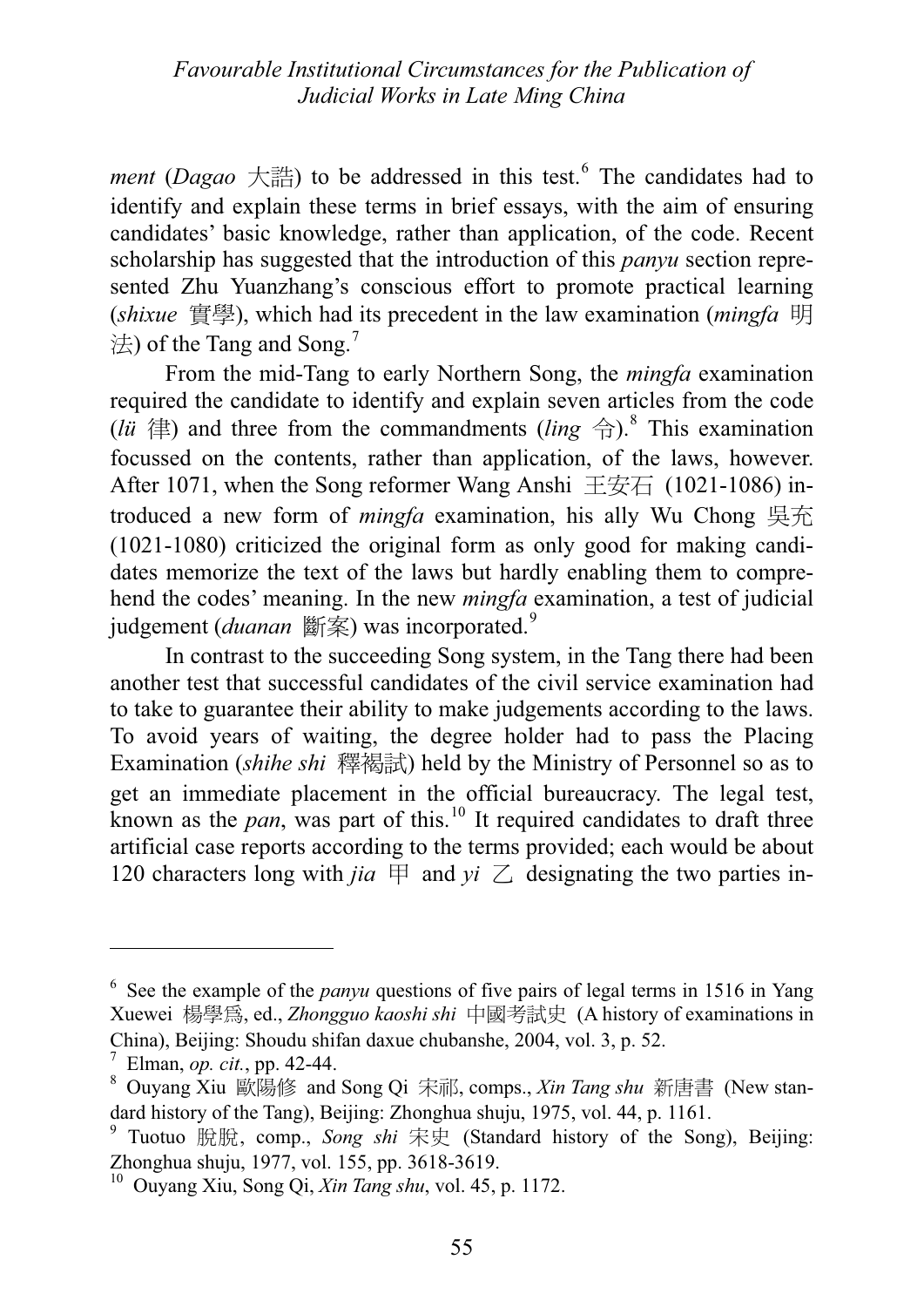volved in the dispute.11 An exemplar of this type of report is the *Baidao* pan 百道判 composed by the celebrated mid-Tang poet Bai Juyi 白居易  $(772 - 847).$ <sup>12</sup>

There is no surviving early Ming example of an answer to the *panyu* section, but we do know that because of its deviation from the prototype of the Tang and Song, the *panyu* test was roundly criticized in the Jiajing era by Hu Jie  $\sharp \sharp \hat{\mathcal{H}}$  (dates unknown), an expert in writing judicial rulings. In the preface to his collected artificial judgements, *Baivi xinpan*  $\overrightarrow{F}$ published in 1559, Hu complains that the Ming government's failure to restore the original *pan* test of the Tang and Song in his own times had prevented talented men like himself from passing the examination.<sup>13</sup> Hu Jie's criticism suggests that in the Jiajing era at least, while the legal examination (*panyu*) was still part of the civil service examination, its form and content were very different from the test in former periods. There is no indication in the preface whether or not Hu intended his work to provide model answers. Even if his cases did reflect the actual practice of the test in his time, however, his reports deviated from those of the Tang and also from the answers of later reigns of the Ming, when the tests were again frequently being referred to as *pan*. First, Hu's essays are nearly 250 characters long, double the length of the Tang reports as well as those from late Ming and early Qing. Second, he abandoned the Tang usage of the artificial designations *jia* and *yi*, so that this makes his reports identical with later works in terms of literary form.

As noted above, there was a trend in late Ming and early Qing literature to refer to the legal section of the civil service examination as *pan*, instead of *panyu*. While most of the works from the early Ming until at least<br>the publication of the *Wanli da Ming huidian* in 1587 identified this legal the publication of the *Wanli da Ming huidian* in 1587 identified this legal<br>test as *namy*<sup>14</sup> the majority of the sources composed in later eras, such as test as *panyu*,<sup>14</sup> the majority of the sources composed in later eras, such as

<sup>&</sup>lt;sup>11</sup> Gu Yanwu 顧炎武, *Rizhilu jishi* 日知錄集釋 (Collected notes on the Record of Knowledge Gained Day by Day), Changsha: Yuelu shushe, 1996, vol. 16, pp. 596-597.

<sup>&</sup>lt;sup>12</sup> See Bai Juyi 白居易, *Bai Juyi ji jian jiao* 白居易集箋校 (Collected works of Bai Juyi, annotated and proofread), annotated by Zhu Jincheng 朱金誠, Shanghai: Shanghai Guji, 1988).

<sup>13</sup> Tam Ka-chai, "Ming Taizu *Yuzhi da gao* zai Hongwu chao yihou xingyong qingkuang xintan" 明太祖御製大誥在洪武朝以後行用情況新探 (A Re-examination of the Legal Authority of Zhu Yua*nzhang's Grand Pronouncement after the Hongwu reign), Journal of Chinese Studies*, 47 (2007), pp. 8-9.

<sup>&</sup>lt;sup>14</sup> See Wang Tianyou, ed., *Zhongguo kaoshi wenxian jicheng* 中國考試文獻集成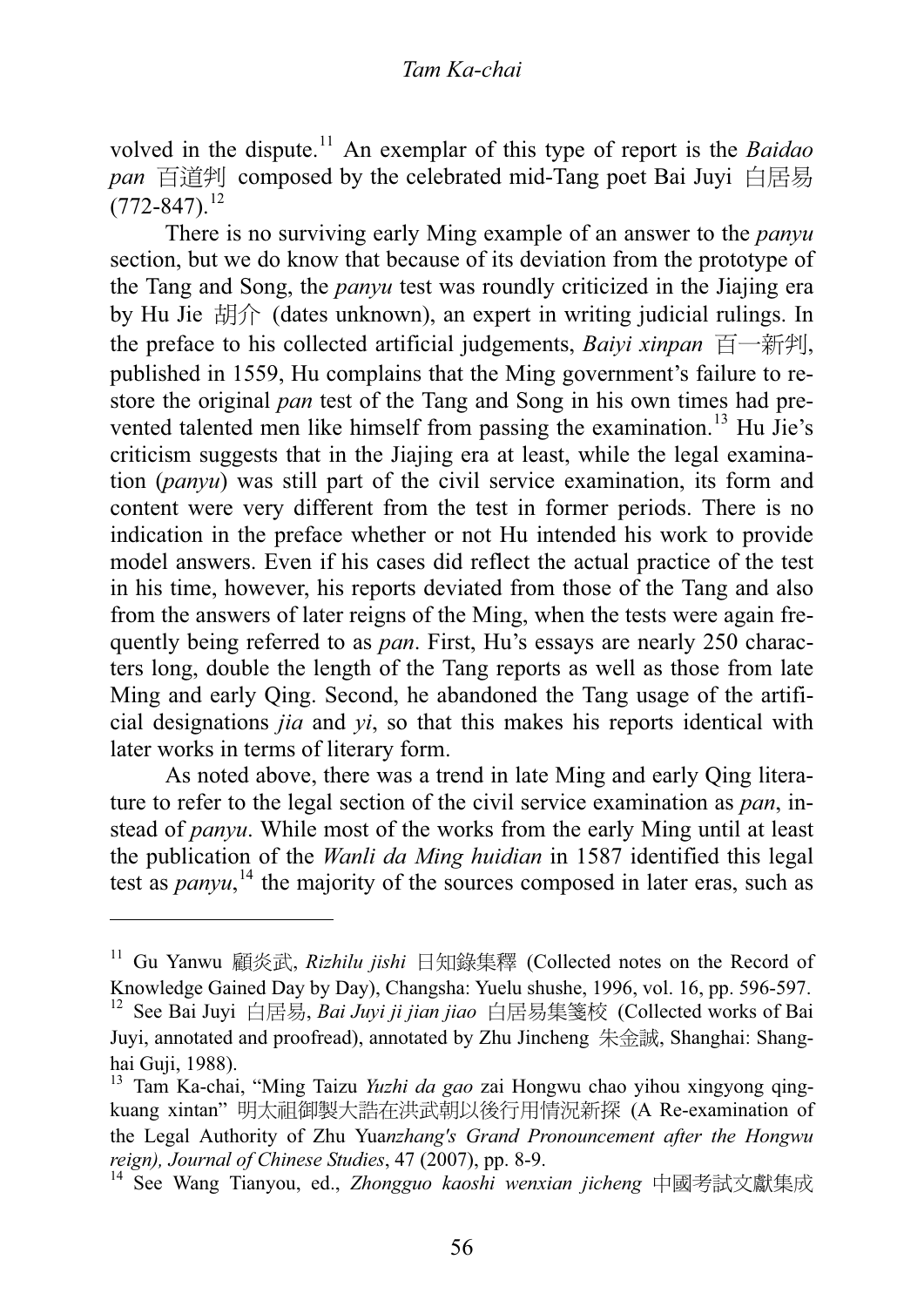the essays on the Ming examination system by Zhu Yizun 朱彝尊 (1629-1709) and the *Ming shi,* published in the High Qing, referred to it simply as *pan*.<sup>15</sup><br>The reason

The reason for the revival of the term *pan* for the legal test (reverting to the term used in the tests on judicial judgement in the Tang and Song) receives no mention in Ming and Qing sources. From the Wanli era on, these two terms were clearly used interchangeably, and while some scholars referred to the *panyu* as "judicial judgements," others identified the *pan* in the Ming as "judicial terms."16 Given this confusion, it is not surprising that the *panyu* test has been regarded incorrectly by some modern scholars as having continued from the early Ming without any change until the Qing government's decision in 1757 to abandon legal questions in favour of reverting to the Tang and Song requirement of metrical poetry.<sup>17</sup>

(Collection of documentary materials of examinations in China), vol. 5, pp. 197-198, pp. 278-281, and pp. 377-378; Shen Shixing, *op. cit.*, vol. 77, p. 448a.

<sup>15</sup> See Wang Tianyou, *op. cit.*, vol. 5, pp. 194, 203, 302; Zhang Tingyu, *op. cit.*, vol. 70, p. 1694.

<sup>&</sup>lt;sup>16</sup> For instance, in his *Rizhilu jishi* (see n. 11), the early Qing scholar Gu Yanwu 顧炎  $\vec{\mathbb{E}}$  (1613-1682) on the one hand labels the judicial test in the civil service *pan* (vol. 16, pp. 596-597), and on the other hand refers to it as *panyu* (*ibid.*, p. 588). In recent years, a modern scholar of traditional Chinese education has labelled the Ming legal test of the civil examination as legal judgement *(pan)*, while failing to realize the existence of its earlier version, *panyu*. See Thomas H. C. Lee, *Education in Traditional China: A History*, Leiden: E. J. Brill, 2000, p. 163.

See Elman., *op. cit.*, p. 44. Wada Masahiro 和田正廣, in his book devoted to the contents of the *panyu* test in the civil service examination of the Ming, "Mindai kakyo seido no kamoku no tokushoku" 明代科舉制度の科目の特色, dates the beginning of this test to 1384, when Zhu Yuanzhang reintroduced the civil service examination. Without acknowledging the complaint by Hu Jie, nor discovering any examples of answers for *panyu* from the times before the Wanli era, Wada suggests that this form of artificial judgement, instead of the explanation of the meaning of the codes, was initiated by Zhu Yuanzhang from the very beginning. The argument has yet to be proved. Wada's main error, however, is the date of abolishment of the *pan* test in the high Qing. He fixes this at 1687 (Kangxi 26) based on Shang Yanliu's 商衍鎏 discussions of the development of the examination papers during the Qing. See Shang Yanliu, *Qingdai keju kaoshi shulu* 清代科舉考試述錄 (A history of the civil service examination in the Qing), Beijing: Sanlian shudian, 1958, pp. 63-64. But Wada overlooked all events between 1687 and 1757 and presumably simply read the description of the abolition in 1687, which in fact Shang dated to 1757 (Qianlong 22). See Wada Masahiro, *Min Shin*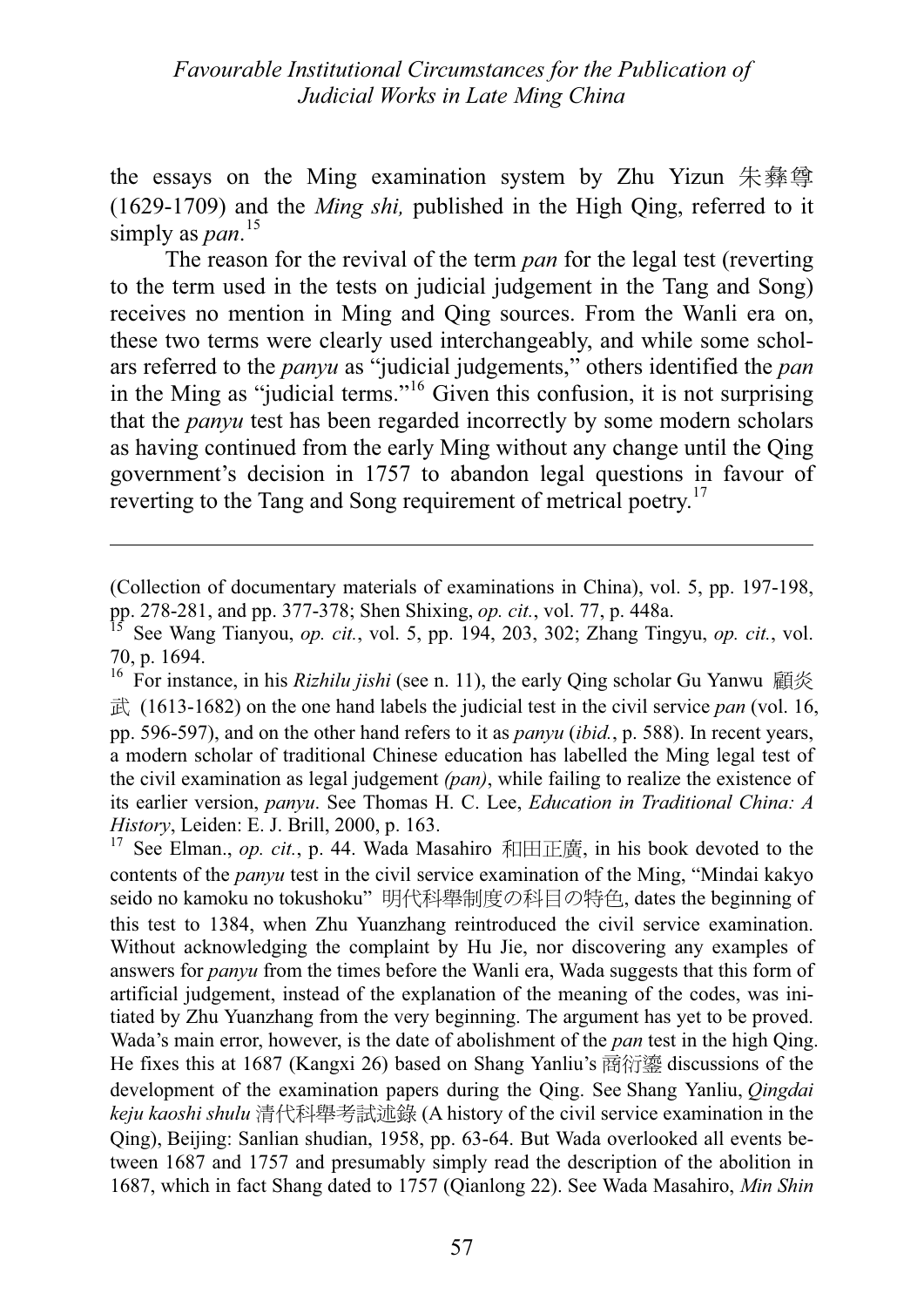#### Tam Ka-chai *Tam Ka-chai*

The change in terms used for the test may well reflect fundamental reforms in the legal section which occurred after 1587. The original Ming form, with its emphasis on explaining judicial terms, was now replaced by a report with the aim of allowing candidates to demonstrate their skills in applying the essence of the law to practical judicial judgements.

At the beginning of the Qing, members of a certain Lai  $\overline{\mathcal{K}}$  family published the *Zouya shive* 奏雅世業, a collection of exemplary essays for the reference of examination candidates.<sup>18</sup> The work comprises ten artificial case reports that answer the two sets of five legal questions of the provincial examination of 1639 and the metropolitan examination of 1640. These cases shared the same literary form, the *siliuti* 四六體 (an euphuistic style of parallel constructions, consisting of pairs of sentences of four and six characters). They were collected in Bai Juyi's *Baidao pan*, Hu Jie's *Baiyi xinpan*, the exemplary *pan* collected in the commentaries on the code published from the Wanli period on, and a specialized contemporaneous collection of artificial judicial *pan* published in the late Ming entitled *Xinzuan siliu helü panyu* 新纂四六合律判語.<sup>19</sup> An example of the case reports in the *Zouva shive*, which responds to the judicial term *xinpai* 信牌, or warrants, appears as follows:

The transmission of messages to destinations a thousand *li* away is in written form rather than by word of mouth, and the bird-style scripts are carved on tallies made from tortoise shells. The three armies do not fear the person of the general, but the authority entrusted to him, so they ask to verify the imperial dragon seal on the orders with the [general's] tiger tally. If one distorts the facts

*kanryõsei no kenkyū* 明清官僚制の研究 (A study of the bureaucracy of the Ming and the Qing), Tokyo: Kyuku Shoin, 2002, pp. 36, 41 and 43.

<sup>18</sup> The extant copy of *Zouya shiye* is held in the National Library of China, Beijing (SB 15353). The preface of this work by Chen Hanhui 陳函輝 (1590-1646), a famous Zheijang scholar of the late Ming, tells us that the Lai's work was published as an examination aid for the second and third papers of the civil service examination. Some of the essays in this work are punctuated and published in Wang Tianyou  $\pm \pm \sqrt{\phantom{a}}$ 有, ed., *Zhongguo kaoshi wenxian jicheng* 中國考試文獻集成 (Collection of Chinese examination literature), Beijing: Gaodeng jiaoyu chubanshe, 2003, vol. 5, p. 404.

<sup>19</sup> Guo Chengwei 郭成偉 and Tian Tao 田濤, eds., "Xinzuan siliu helü panyu" 新纂 四六合律判語 (A new collection of *pan* essays in *siliu* style arranged parallel to the Code), in *Ming Qing gongdu miben wuzhong* 明清公牘秘本五種 (Five works of official documents and secret guidebooks from the Ming and the Qing), Beijing: Zhongguo Zhengfa daxue chubanshe, 1999, pp. 59-137.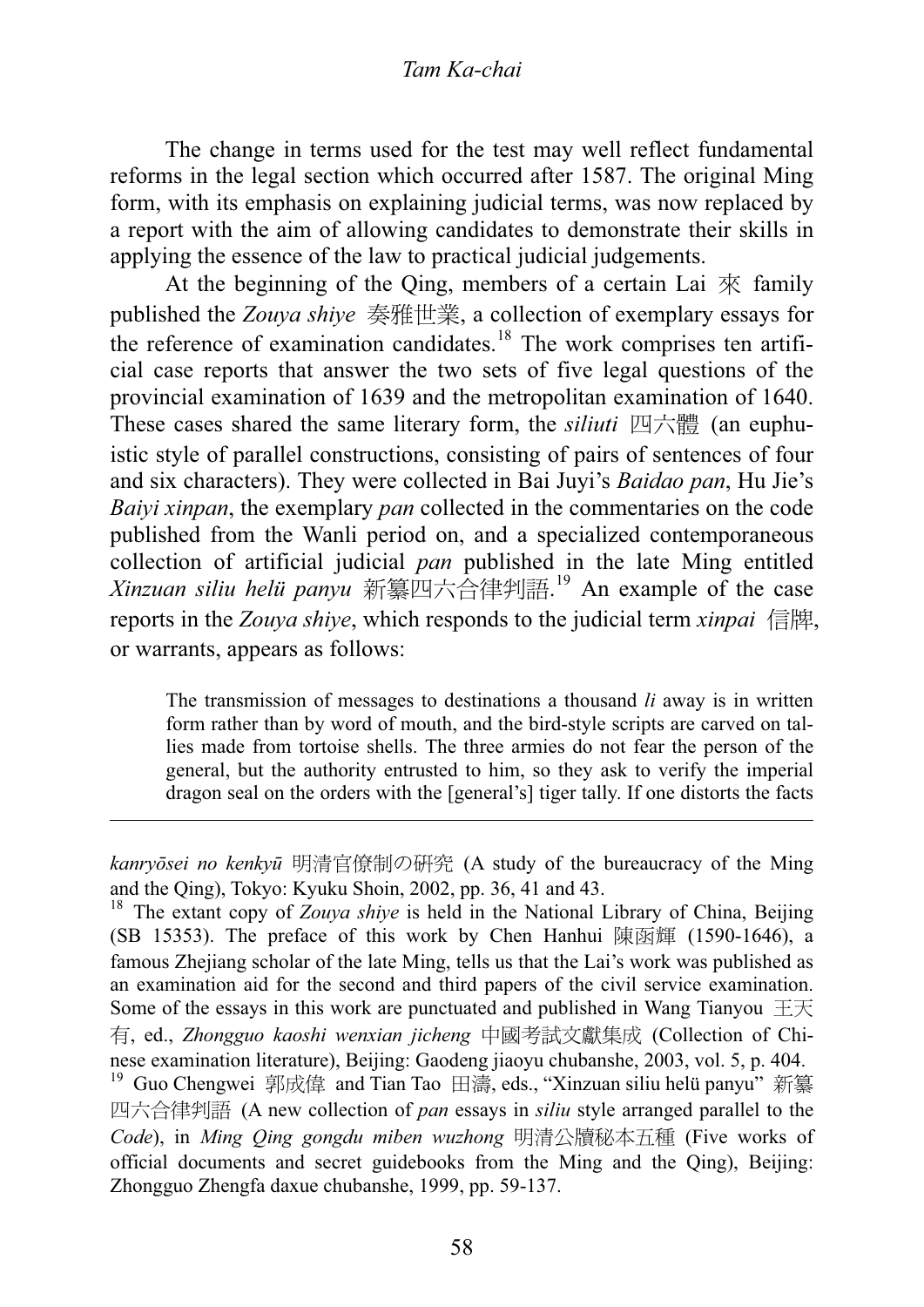to serve one's own interests, and as if by magic alters the order several times in a single day, the people of the empire and those from beyond will certainly become unsettled, and they will bring forward complaints of their collective grievances.

At present, so-and-so has the task of composing documents and he abused his position, and after the order entrusted to him had already been issued, he secretly altered it. He violated the principles of the *yin* and the *yang*, and the pieces of paper kept silent; the spirits and ghosts meddled, and the basic regulations were never established. He arranged the battle formation of five elements as if a flourish of the five-clouds calligraphic style. How it dazzled the beholders!

Now, I replace the mourning of the whole region with the lament of a single household, and this is what the criminal deserves.

千里不傳聲而傳字,寄鳥篆於龜符。三軍不畏將而畏權,問龍章於虎節。 倘下上其手,幻暮四朝三之術;必中外生心,攜合五聚六之情。今某筆有 文而可舞,墨已潑而暗移。陰陽滅沒,片楮不言,神鬼那移,三章莫定。 弄五花如五朵之雲,何其爍眼;借一家易一路之哭,是所甘心。"20

This case report is not directly relevant to the article of "warrant" in the code. That instead deals with issuing warrants to set time limits for accomplishing matters at the prefectural level and restricting superior officials from going directly to their subordinates' offices to urge them to perform duties.<sup>21</sup> From this thematic divergence, we can see that the literary style of this type of report was far more critical than its contents for passing the examinations. As shown in this example, in each of the exemplary cases of the *Zouya shiye*, the first few lines are devoted to defining a crime related to the judicial term given in a question of the *pan* section. The following paragraph then begins with the phrase "at present, so-and-so" (*jin mou*  $\hat{\otimes}$  $\ddagger$ ). It aims to describe the details of the artificial crime in an elaborate literary style. Finally, the last sentences record the punishment meted out to the criminal. Because of the unrealistic nature of these contrived cases, detailed punishments for the crime are, as a rule, seldom in-

<sup>20</sup> Wang Tianyou, *op. cit.*, vol. 5, p. 404.

<sup>21</sup> For the full text of the statute "xinpai" in the *Da Ming lü*, see Jiang Yonglin (trans). *The Great Ming Code*, Seattle: University of Washington Press, pp. 67-68, article 80.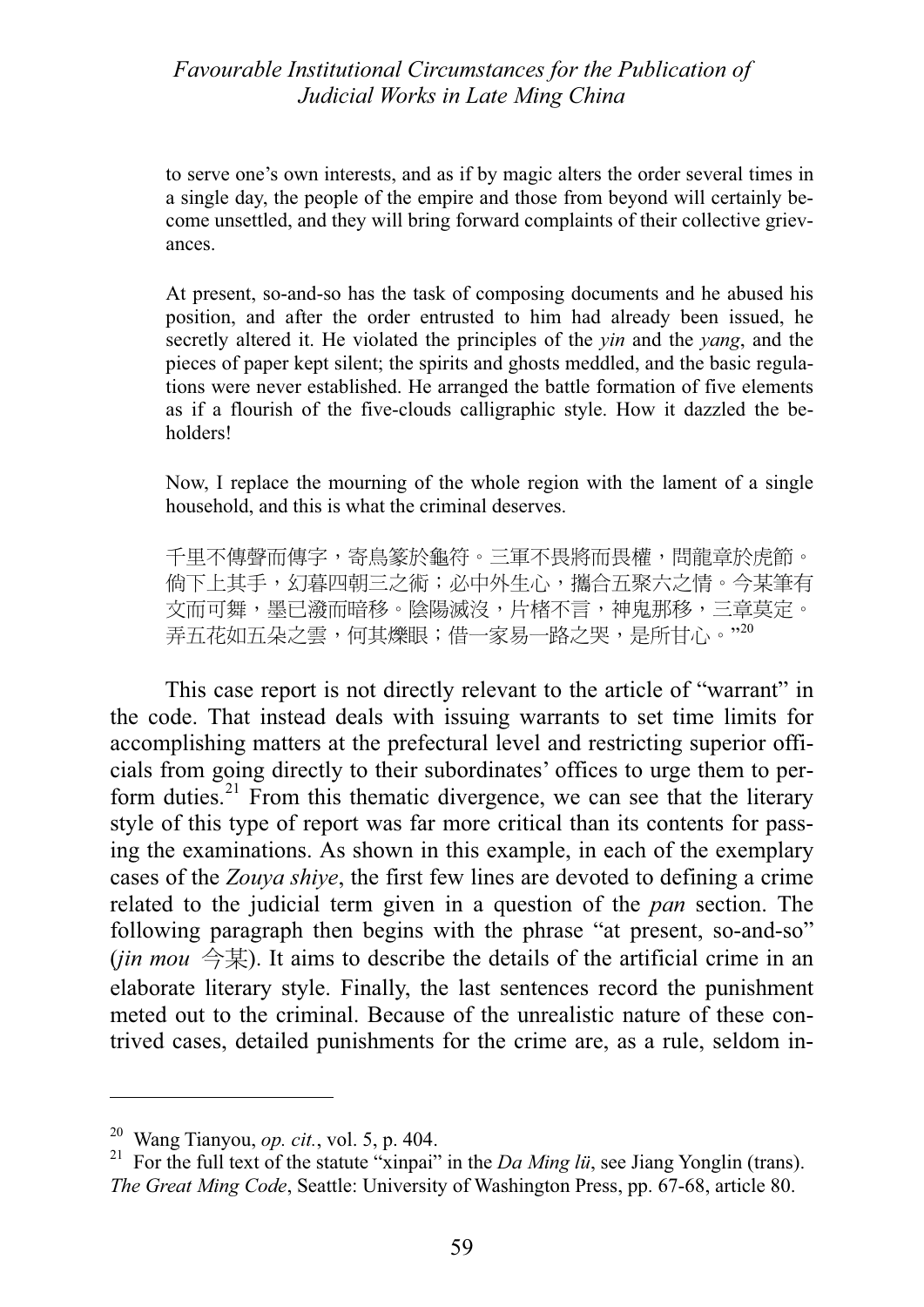cluded. Moreover, in line with the examination regulations, these case reports are always about 100 to 140 characters  $long$ .

Hu Jie's complaint would therefore appear to have been answered at least in part, and the artificial case reports collected in the *Zouya shiye* clearly show that the *pan* test in the late Ming not only demanded that the candidates identify and explain legal terms but also required them to demonstrate their skills, both literary and legal, in the practice of judicial judgements.

More importantly, these judicial skills now weighed even more heavily in the selection of talent. In the early Ming, examiners of the civil service examination had paid overwhelming attention to the first paper on the Confucian Classics, and it was primarily on the basis of achievement in this section that a candidate's fate was determined. In 1573, probably under reforms introduced by the pragmatic Prime Minister Zhang Juzheng  $\overline{R}$  $\overline{F}$  (1525-1582), the tide changed and the second and third papers on practical administrative knowledge now became of key importance. In the provincial examination, candidates who only performed well in the first paper would not be allowed to pass, while those who did well in the second and third papers would have a chance to be successful, even if their performance in the first had been unimpressive.<sup>23</sup>

Candidates duly realized that in order to excel in the two final papers, they needed to equip themselves with examination manuals and exemplary essays. In response to these new demands in the examination market during the late Wanli era, commercial publishers in the Jiangnan region started to issue anthologies of exemplary eight-legged essays and reference works specifically aimed at the second and third papers. For instance, the Zengding ersan chang qunshu beikao 增訂二三場群書備考 (Extended and revised ready reference of the works for the second and third papers of the civil service examination), originally published by the Daguan tang  $\pm$ 

<sup>22</sup> For an analysis of the *pan* answers, see also Wada Masahiro, *op. cit.*, pp. 62- 76, 82. 23 *Wanli Da Ming Huidian*, vol. 77, p. 448b. Although the effect of this new policy is doubtful, the second and third papers now undoubtedly carried at least as much weight as the first one. This shift might also be reinforced by the decline of Orthodox position of the Cheng-Zhu  $#$  School in the examinations during the late Ming. The introduction in the early Wanli era of the ideas of Wang Yangming 王陽明 (1472-1528) into the interpretations of the Classics in the examinations had undermined the uniformity of evaluation and thus the standard of pass for the first paper.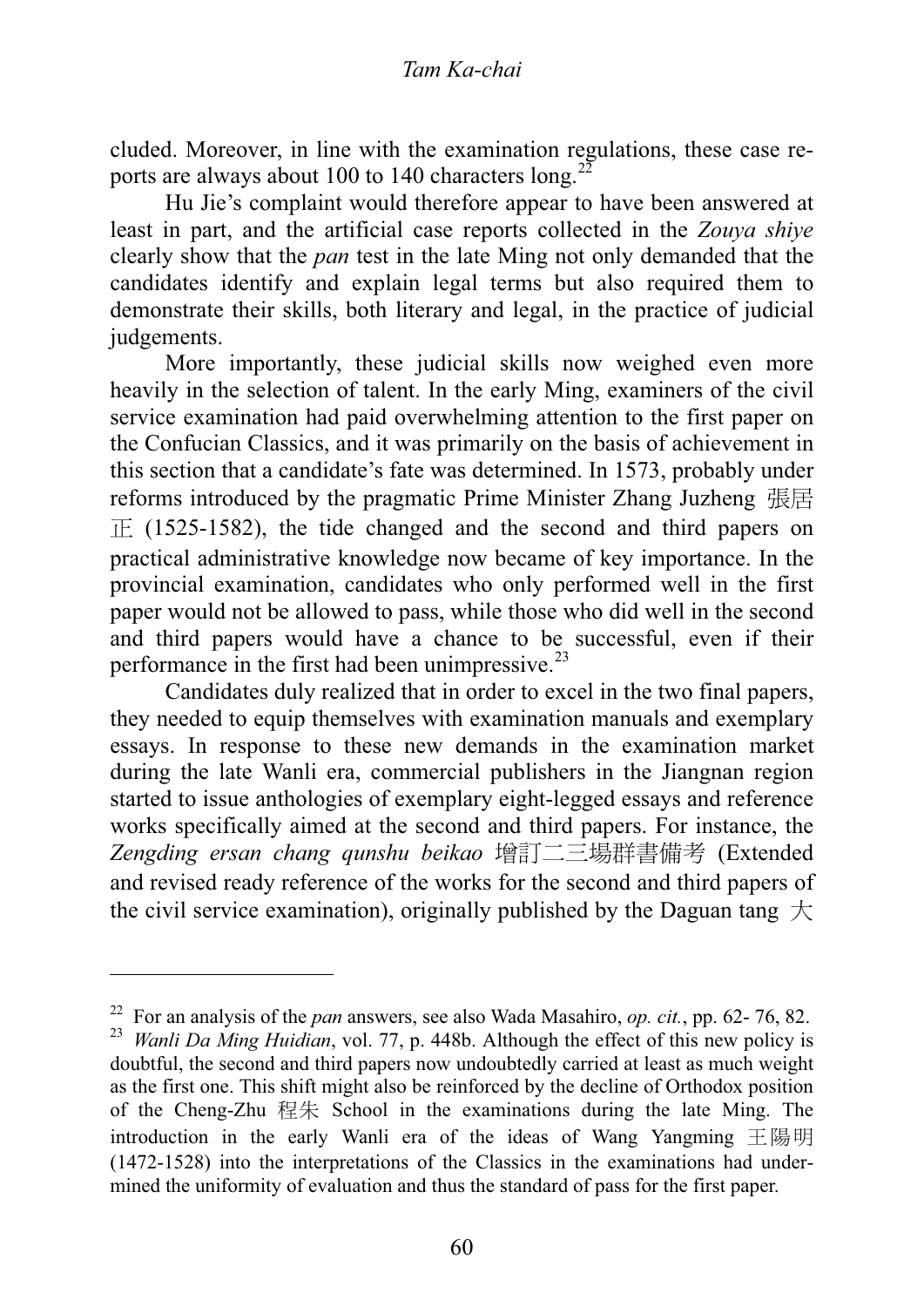觀堂 in Suzhou, a professional publisher of examination aids,  $24$  was repeatedly reissued by different commercial publishers after the mid-Wanli era.<sup>25</sup> Judicial materials now gloriously entered the market of examination candidates.<sup>26</sup>

By providing a new demand for examination aids, the introduction of the *pan* test after the mid-Wanli period first reinforced a growing trend of reissuing casebooks from the Tang and Song. In addition, on top of the original interpretations of the laws, commentaries on the *Great Ming Code* newly issued or revised from the Wanli era on also added exemplary *pan*<br>essays and judicial reports to each entry of the *Code*, clearly intended to atessays and judicial reports to each entry of the *Code*, clearly intended to at-<br>tract the potential custom of students<sup>27</sup> With the prospect of an enormous tract the potential custom of students.<sup> $27$ </sup> With the prospect of an enormous student readership and the potential to generate impressive profits, therefore, contemporary judges increasingly began to publish their own anthologies of enlightened, authentic case reports.

# Graduates of the *Jinshi* Qualification in the Later Half of the Ming:<br>the *Tui zhi xingau* **the** *Tui zhi xingqu*

In addition to the reform of the *pan* test, the development of a promotion route for prefectural judges *(tuiguan* 推官) and county magistrates (*zhixian* 知縣) that affected the career paths of fresh *jinshi* degree holders during the Wanli era also stimulated the publication of judicial casebooks

<sup>&</sup>lt;sup>24</sup> Qu Mianliang 瞿冕良, *Zhongguo guji banke cidian zengdingben* 中國古籍版刻辭 典增訂本 (A dictionary of ancient books and woodblock craftsmanship in China), Suzhou: Suzhou daxue chubanshe, 2009, p. 16.

<sup>&</sup>lt;sup>25</sup> See Shen Junping 沈俊平, "Mingdai fangke zhiju yongshu chuban de chenji yu fuxing de kaocha" 明代坊刻制舉用書出版的沉寂與復興的考察 (An observation on the downfall and revival of publication of examination manuals by commercial printers in the Ming), *Shumu jikan*  $\equiv \equiv \equiv \equiv \mp 1, 41.4$  (2008), pp. 31-32.

 $26$  Shen Junping lists the available titles of examination aids specifically for the second and third papers in his article "Ming zhongwanqi fangke zhiju yongshu de chuban ji chaoye renshi de fanying" 明中晚期坊刻制舉用書的出版及朝野人士的反應, (The publication of examination manuals and the response of officials and commoners in mid- to late Ming), *Hanxue yanjiu* 漢學研究, 27.1 (2009), pp. 151-152.

<sup>27</sup> Wada Masahiro, *op. cit.*, pp. 62-76.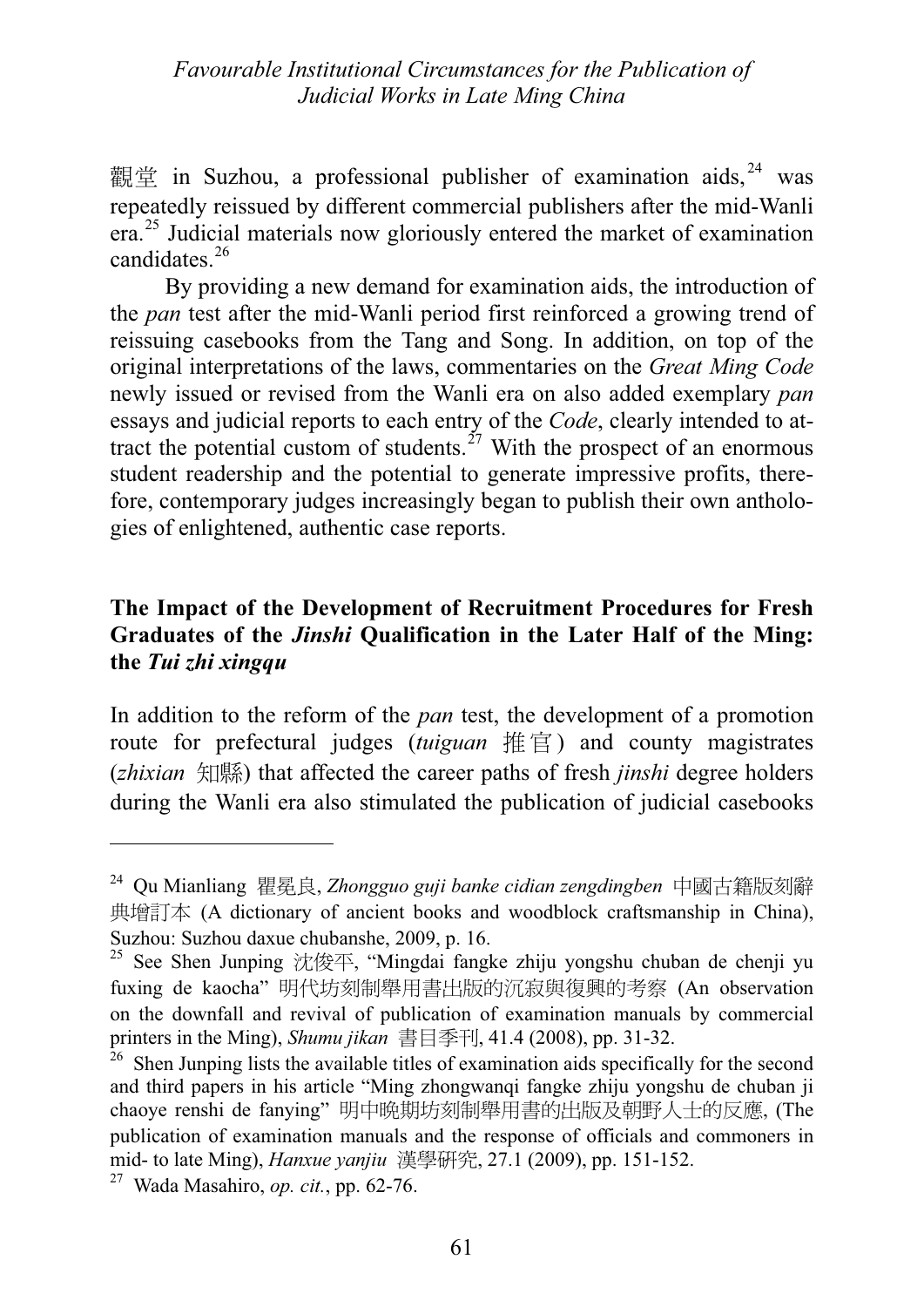in this period. Under the reformed arrangement, many of the third-class honour *jinshi* graduates<sup>28</sup> appointed as prefectural judges or magistrates would be likely to receive direct promotion to the position of supervising officials at court, if their performances were satisfactory, after three to nine years of service in these initial local posts.

This new promotion route, known as *tui zhi xingqu* 推知行取, or selection of supervising officials from the pool of prefectural judges and county magistrates,  $29$  signified a critical movement in the career prospects of *jinshi* degree holders compared to earlier reigns. Although it is difficult to suggest precise dates, the trend of development of the *tui zhi xingqu* and the gradual predominance of prefectural judges and magistrates in the posts of supervisory officials are clearly reflected by the records of the *Lantai fajian lu* 蘭臺法鑑錄,<sup>30</sup> an extensive collection of biographies of more than  $\frac{1255}{125}$  cansors who served the Ming court from 1368 to 1632 4,285 censors who served the Ming court from 1368 to 1632.

From the Hongwu 洪武 (1368-1398) to the Tianshun 天順 (1457-1464) eras, these two groups of local officials played merely a minor role in the selection of censors, since well below one-fourth of these supervisory officials ascended from their ranks. Therefore, save for a few exceptional cases, if a *jinshi* graduate in this period was assigned to the office of judge or magistrate instead of to a junior post at court, he would at best ascend step by step from this humble position up the ladder of provincial administration, and it could take several decades for him to reach the level of a minor court official. If his performance were only fair or unsatisfactory, he might even remain in his junior local post until he retired, resigned, or was dismissed. In other words, these local positions were not particularly attractive, and the morale of the least promising judicial and administrative officials at the local level was unlikely to be high.<sup>31</sup>

<sup>28</sup> In the Ming and Qing civil service examinations, the three top-ranking *jinshi* received first-class honours and were appointed as Hanlin Academicians, while the other top 20 to 40 *jinshi* got second-class honours and were eligible to become Bachelors. For the three-rank, or jia ظ, system of the *jinshi*, see Elman, *op. cit.*, pp. 157-158. <sup>29</sup> *Ming shi*, vol. 71, pp. 1717-1719.<br><sup>30</sup> He Chuguang 何出来 Chen De

 $30$  He Chuguang 何出光, Chen Dengyun 陳登雲 and Yu Sixun 喻思恂, comps., Lantai fajian lu 蘭臺法鑑錄 (Collection of biographies of censors), *in Beijing tushu*guan guji zhenben congkan 北京圖書館古籍珍本叢刊 (Compendium of rare books held in the Beijing Library), Beijing: Shumu wenxian chubanshe, 1994, vol. 16, pp. 1-585.

 $31$  See Ōno Kōji 大野晃嗣, "Mindai no teishi gōkaku sha to shoninkan posuto: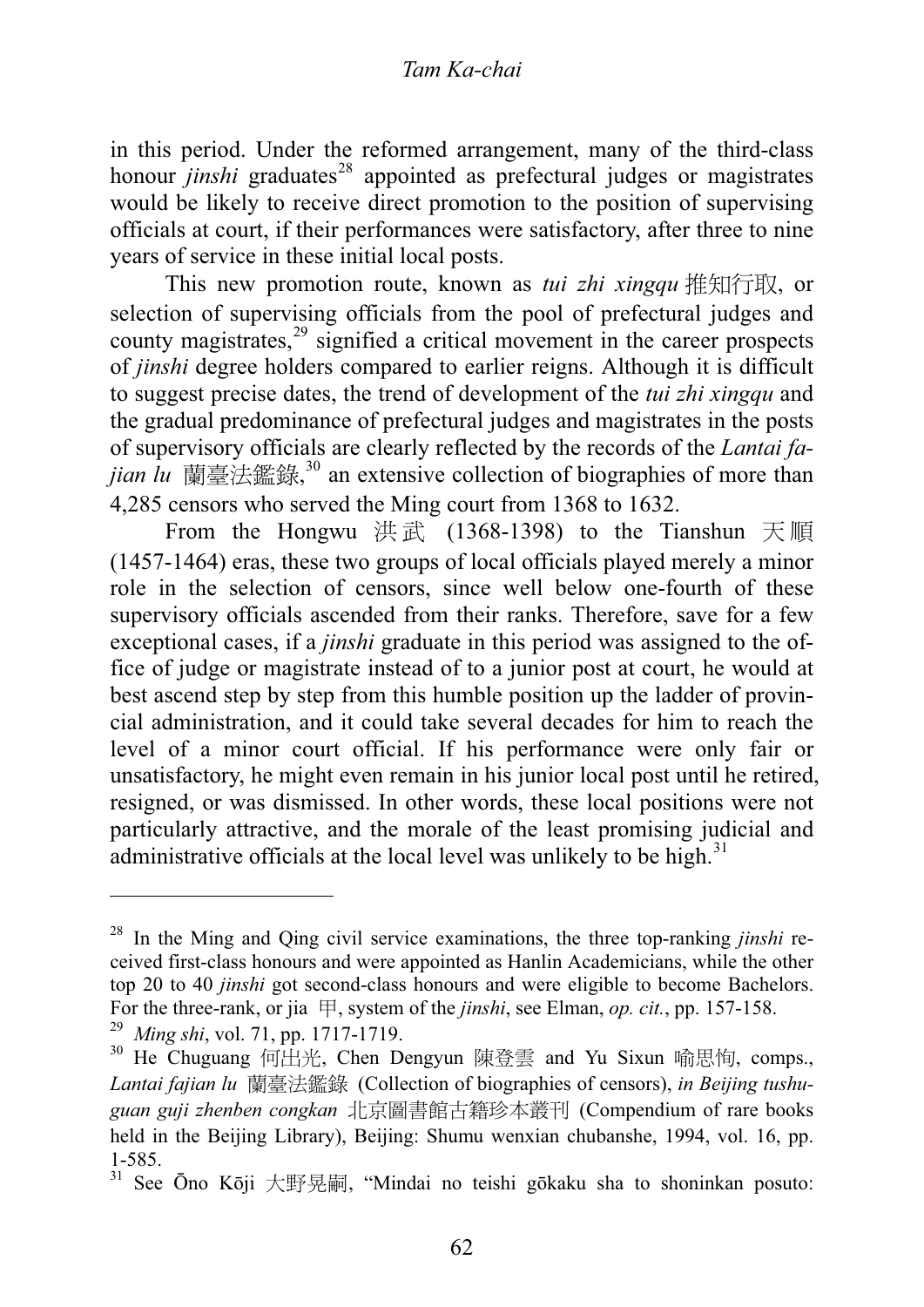This situation started to change during the Chenghua  $\mathbb{R}/\mathbb{R}$  era (1465-1487), when the *tui zhi xingqu* was probably effectively imple-<br>mented for the first time.<sup>32</sup> Now the number of censors promoted directly from prefectural judges and magistrates increased to about half of the total. Afterwards, during the Jiajing reign, their number grew steadily. It was not until the late Wanli era, however, that these two groups dominated the censorial posts. About three–fourths of the censors in the last few reigns of the Ming had held either the posts of prefectural judge or county magistrate immediately prior to their new appointments to the Censorate (Table 1).<sup>33</sup>

Ōno Kōji 大野晃嗣 has carried out a detailed analysis of five lists of successful candidates by order of seniority in age *(tongnian chilu* 同年 ᕡᙕ) from the late Ming and concludes that among 1,298 *jinshi* who graduated in the years 1547, 1553, 1556, 1586 and 1610, the majority of those gaining the third-class honours were assigned to local positions as magistrates (rank 7a) and prefectural judges (rank 7a). The majority of those awarded second-class honours, on the other hand, were appointed directly to court positions, such as secretaries of the six ministries (rank  $6a)$ .  $34$ 

*Tongnian chilu* to sono tōkei teki riyō"明代の廷試合格者と初任官ポス–「同年齒 録」とその統計的利用, *Tōvō shi kenkvū*, 58 (1999), pp. 27-28. For routes of promotion for prefectural judges and magistrates in Ming officialdom, see also Yang Xuefeng 楊雪峰, *Mingdai de shenpan zhidu* 明代的審判制度 (The system of justice of the Ming), Taibei: Liming wenhua, 1981, pp. 93-117.

<sup>32</sup> The exact origin of *tui zhi xingqu* is still unclear, but by the Chenghua era it had become a standardized procedure for regional administrators to recommend prefectural judges and magistrates who performed well to be evaluated by the Ministry of Personnel for the appointment of supervising secretaries or censors. See the *Ming shi*, vol. 71, p. 1717.

<sup>33</sup> Before the Wanli era, the *tui zhi xingqu* was held irregularly and only when there was an urgent need for censors. The Wanli emperor then decided that this practice should be held every three years. In 1631, however, when one-third of the posts of censorial officials were found unfilled, the Chongzhen emperor attempted to change the *tui zhi xingqu* to an annual practice. But he was soon convinced by the censors that the quality of officials should be the priority, so that by the end of the Ming the Wanli practice of three-year intermission was kept. See the *Ming shi*, vol. 71, p. 1718. See also the *Chongzhen changpian* 崇禎長編 (Detailed chronology of the Chongzhen period), Taibei: Shiyusuo, 1962, vol. 45, pp. 2711-2713; vol. 59, pp. 3409-3410.

 $34$   $\overline{O}$ no Kōji, *op. cit.*, pp. 9, 12, 15, 20-22. Throughout the Ming, the first- and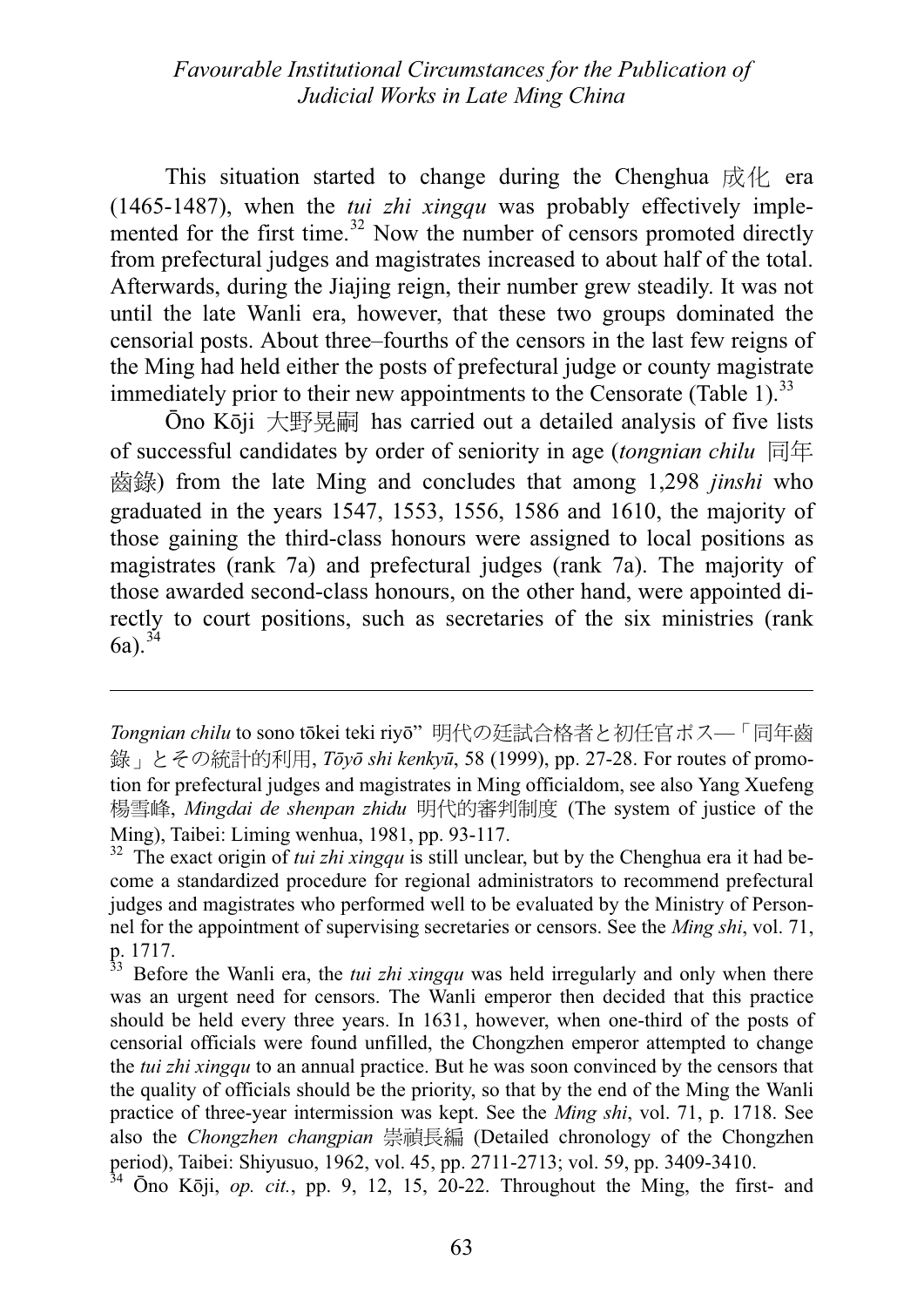#### Tam Ka-chai *Tam Ka-chai*

### **Table 1: Censors Ascended Directly from the Posts of Prefectural Judges or County Magistrates during the Ming from the Different Chapters of**  *Lantai fajian lu*

| <b>Chapter</b>          | Reign      | <b>Years of</b> | Total no. of | Magistrates &             | $\frac{0}{0}$ |
|-------------------------|------------|-----------------|--------------|---------------------------|---------------|
|                         |            | appointment     | Censor       | <b>Prefectural Judges</b> |               |
| 1                       | Hongwu 1   | 1368-1386       | 272          | 31                        | 11.4          |
| $\overline{2}$          | Hongwu 2   | 1386-1400       | 214          | 22                        | 10.3          |
| $\overline{\mathbf{3}}$ | Yongle 1   | 1403-1406       | 196          | 15                        | 7.6           |
| $\overline{4}$          | Yongle 2   | 1406-1412       | 188          | 26                        | 13.8          |
| 5                       | Yongle 3   | 1412-1420       | 188          | 12                        | 6.4           |
| 6                       | Yongle 4   | 1420-1424       | 139          | 34                        | 24.4          |
| $\overline{7}$          | Xuande     | 1426-1435       | 144          | 16                        | 11.1          |
| 8                       | Zhengtong  | 1436-1448       | 176          | 20                        | 11.3          |
| 9                       | Jingtai    | 1450-1454       | 173          | 6                         | 3.5           |
| 10                      | Tianshun   | 1457-1464       | 114          | 28                        | 24.6          |
| 11                      | Chenghua 1 | 1465-1477       | 184          | 71                        | 38.6          |
| 12                      | Chenghua 2 | 1477-1487       | 197          | 121                       | 61.9          |
| 13                      | Hongzhi    | 1488-1498       | 249          | 139                       | 55.8          |
| 14                      | Zhengde    | 1506-1521       | 286          | 136                       | 47.5          |
| 15                      | Jiajing 1  | 1522-1534       | 192          | 88                        | 45.8          |
| 16                      | Jiajing 2  | 1533-1547       | 179          | 86                        | 48.0          |
| 17                      | Jiajing 3  | 1547-1566       | 242          | 142                       | 58.7          |
| 18                      | Longqing   | 1566-1572       | 111          | 63                        | 56.7          |
| 19                      | Wanli 1    | 1573-1585       | 191          | 130                       | 68.1          |
| 20                      | Wanli 2    | 1585-1612       | 294          | 198                       | 67.4          |
| 21                      | Wanli 3    | 1614-1621       | 126          | 89                        | 73.0          |
| 22                      | Tianqi     | 1622-1628       | 104          | 82                        | 78.9          |
| 23                      | Chongzhen  | 1628-1632       | 126          | 92                        | 73.1          |

Moreover, in this period, there were few instances of graduates being appointed to the post of supervising official as their initial appointment. This, Ono suggests, was because these offices, referred to as "Qinghua zhixuan" 清華之選,<sup>35</sup> had been generally recognized since the Hongzhi 弘治 era (1488-1505) as too important to entrust to fresh *jinshi* graduates. 36 However, under the *tui zhi xingqu* system, these highly

second-class graduates of the civil service examination were seldom appointed to these local posts as their first appointment. In addition to placements in local positions, many of those receiving the third-class honour were appointed to minor offices at court, such as messengers (rank 8a) in the Messenger Office (*Xingren si*  $\overline{\mathcal{F}}\setminus\overline{\mathbb{F}}$ ).

36 *Ibid.*, pp. 17-18.

 $35$  As in most of the mid- and late Ming official publications, when the officials were listed, supervising officials were always placed before administrative posts of the same rank. See Ōno Kōji, *op. cit.*, pp. 23-24.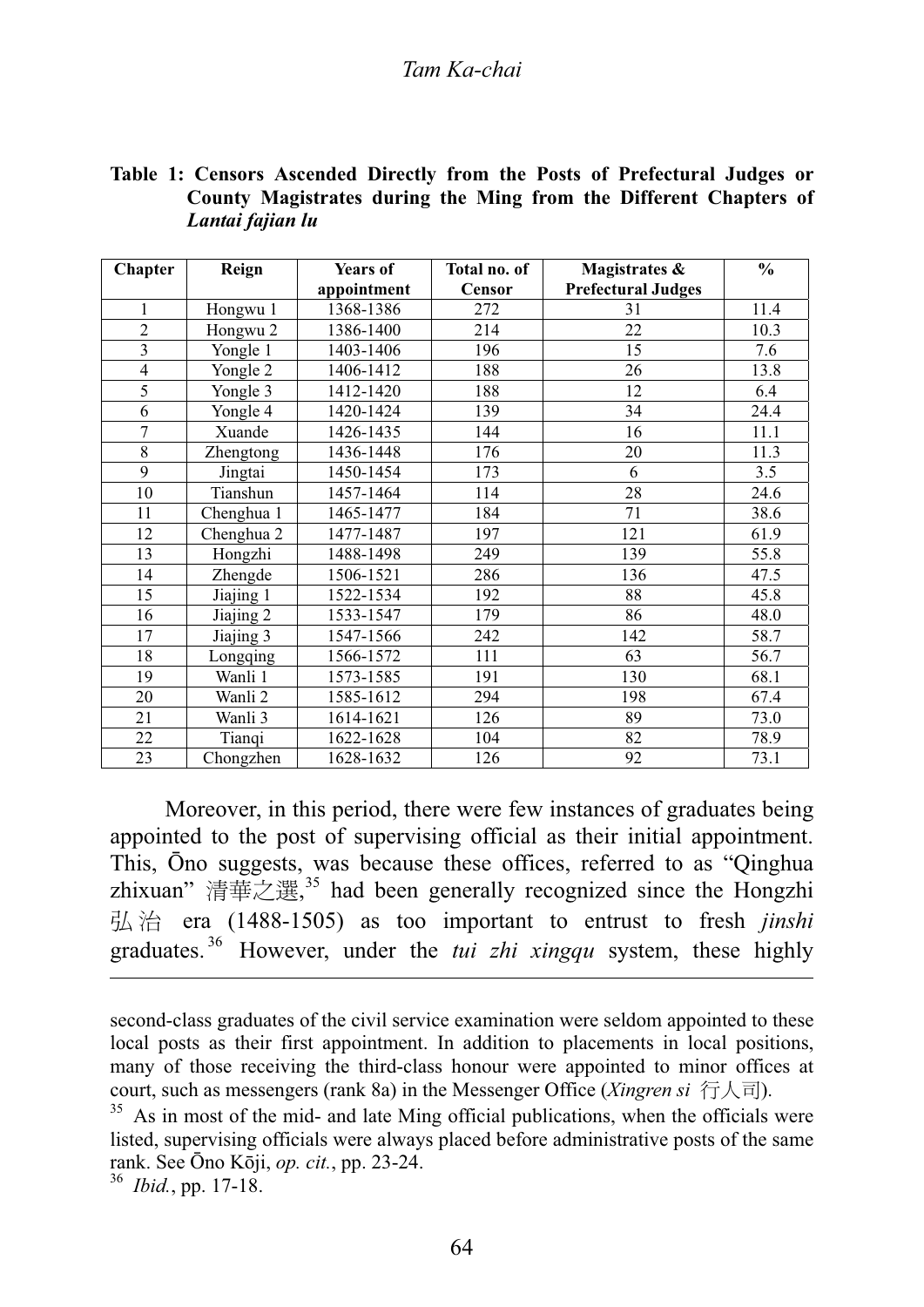prestigious positions of 50 supervising secretaries and 120 censors (as discussed above) in the central government were mainly filled by *jinshi* who had attained the third-class degree and who, having served in their first posts as prefectural judges and magistrates, were appointed to these offices at court as their second post.<sup>37</sup>

By analyzing the career routes of prefectural judges, Ono establishes that initial promotion to a supervisory post, rather than an administrative one, such as secretary of the six ministries, ultimately guaranteed a faster rate of advancement within the official bureaucracy.<sup>38</sup> In contrast, second-class degree holders whose initial positions were usually as secretary of the six ministries were repeatedly prohibited from moving from the administrative stream into the supervisory one.<sup>39</sup> They were thus usually denied this faster promotion route. In the late Ming, therefore, it was reported that many second-class degree holders envied third-class holders who received appointments to local positions, considering them to be destined to "ascend to immortality."<sup>40</sup> In short, paradoxically, third-class honour holders who assumed the posts of prefectural judge or magistrate could be seen as having the best prospects, second only to those graduates who received first-class honours and were appointed to the Hanlin Academy.

As Chen Qixin's complaint shows, by the end of the Ming period many prefectural judges and magistrates who were *jinshi* graduates were aware that they were supervisory officials in the making;<sup>41</sup> their smooth and rapid rise through the ranks of officialdom was almost guaranteed. Although they may have been arrogant or impolite, as Chen claimed, still the best way for them to guarantee their fortune was to remain obedient and avoid confrontation with their superiors. Contrary to Chen's accusation, it is probable that they would have tried to impress their superiors as well as the Ministry of Personnel by demonstrating at every opportunity their administrative skills and enlightened judgements. It therefore follows that they would have had every incentive to equip themselves with the knowl-

<sup>37</sup> About 90% of the prefectural judges and magistrates who participated in the *tui zhi xingqu* were *jinshi* degree holders. See the *Ming shi*, vol. 71, p. 1718.

<sup>&</sup>lt;sup>38</sup>  $\overline{O}$ no Kōji, *op. cit.*, pp. 26-27.

<sup>&</sup>lt;sup>39</sup> *Ming shi*, vol. 71, p. 1717.<br><sup>40</sup> Ono Kōji *on cit* n 30

<sup>40</sup> <sup>ƿ</sup>no Kǀji, *op. cit.*, p. 30.

<sup>41</sup> *Ibid.*, p. 31.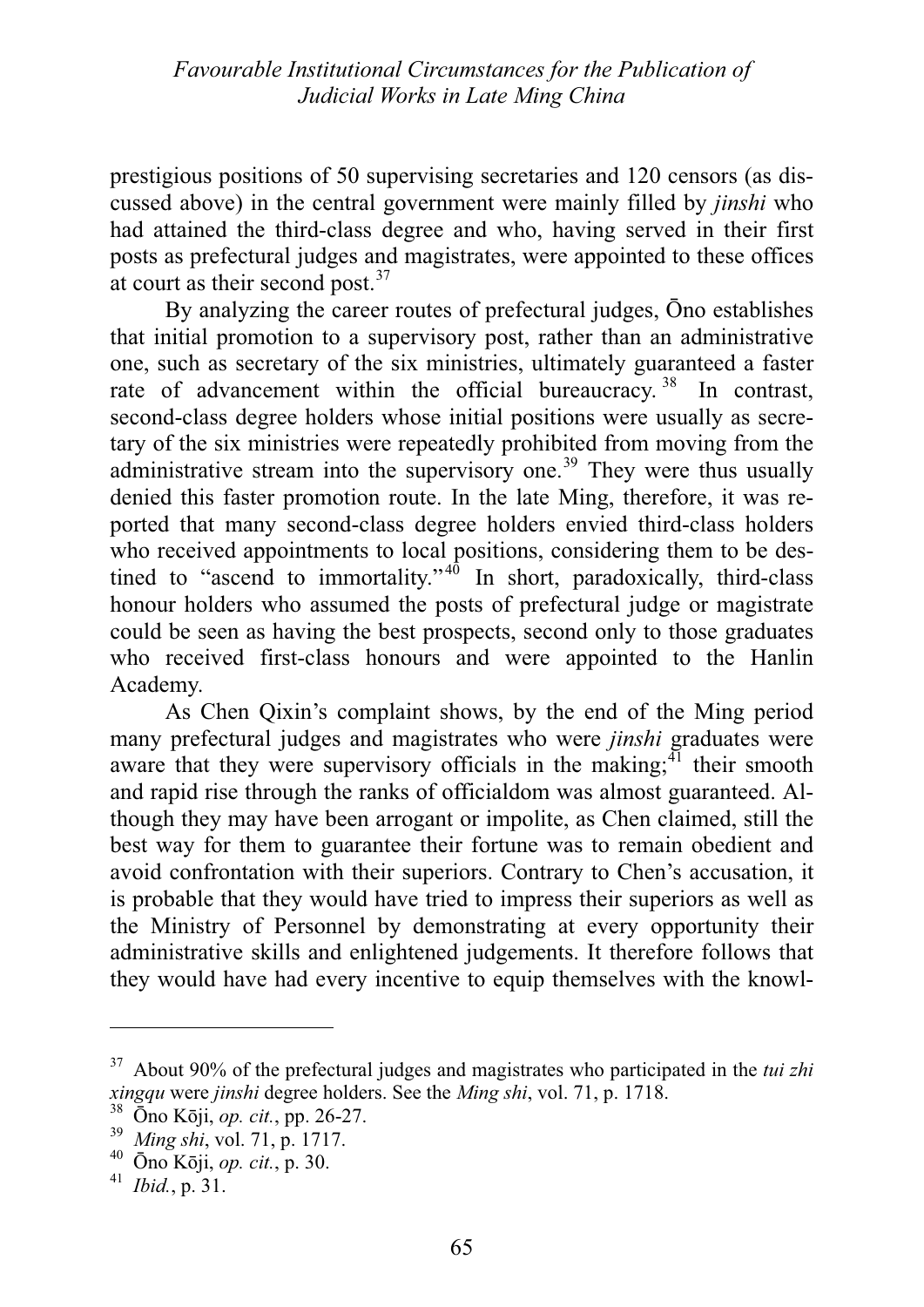edge that might enhance their performance. Not surprisingly, it was these promising yet inexperienced officials who, by the late Wanli era, had created an ever-growing demand for the publication of administrative manuals and collections of exemplary judicial cases.

Whenever the *tui zhi xingqu* was about to take place, the high officials responsible for the general review of the official bureaucracy would prepare preliminary surveys of local officials' performance *(fangdan* 訪單) on which their formal appraisals were usually based.<sup>42</sup> It was therefore essential for ambitious prefectural judges and magistrates to make themselves known to the high officials beforehand. Bribery, marriage alliances, shared membership in literary clubs, and factional politics all played their part in the process. But the most meritorious way for graduates to make a positive impression was to publicize their good governance among both elite circles and the general public. This meant presenting their enlightened judgements, endorsed by their superiors and preferably in published form, directly to the court officials responsible for their review. As a result, in the last phase of the Ming, an unprecedented number of judicial rulings by junior local officials were keenly collected by their authors, in either published or manuscript form.

The favour of high officials was no longer the only guarantee of promotion by the end of the Ming, however, since the Chongzhen emperor was personally involved in the process of *tui zhi xingqu*. In his *Sanyuan*  $biii$   $\equiv$ 垣筆記 (Notes of the working experience in three offices of scrutiny), Li Qing  $\ddot{\mathcal{F}}$  (1602-1683), the prefectural judge of Ningbo from 1631 to 1637, recorded that after participating in the appraisal of the Ministry of Personnel in 1637, he was summoned and interviewed by the emperor with all the other prefectural judges and county magistrates presented in the capital in May 1638. They were not questioned directly by the emperor. Instead, they were arranged into groups of five and held group discussions that the emperor observed. Afterwards, each participant was given an answer book to respond to questions on a board which were handwritten by the emperor himself. These questions were identical but the *pan* questions assigned to each participant were different.<sup>43</sup> From this arrange-

 $^{42}$  Ming shi, vol. 71, p. 1718. *Ming shi*, vol. 71, p. 1718.

<sup>&</sup>lt;sup>43</sup> Li Qing, *Sanyuan biji* (Notes of the working experience in the three Offices of Scrutiny) in Zhou Guangnei *on cit*, yol 4 n 13 (see n 3 above). A nunctuated Scrutiny), *in* Zhou Guangpei, *op. cit*., vol. 4, p. 13 (see n. 3, above). A punctuated edition of this work was published by the Beijing Zhonghua shuju in the series of *Yuan-Ming shiliao biji* 元明史料筆記 (Series of historical materials and miscellanies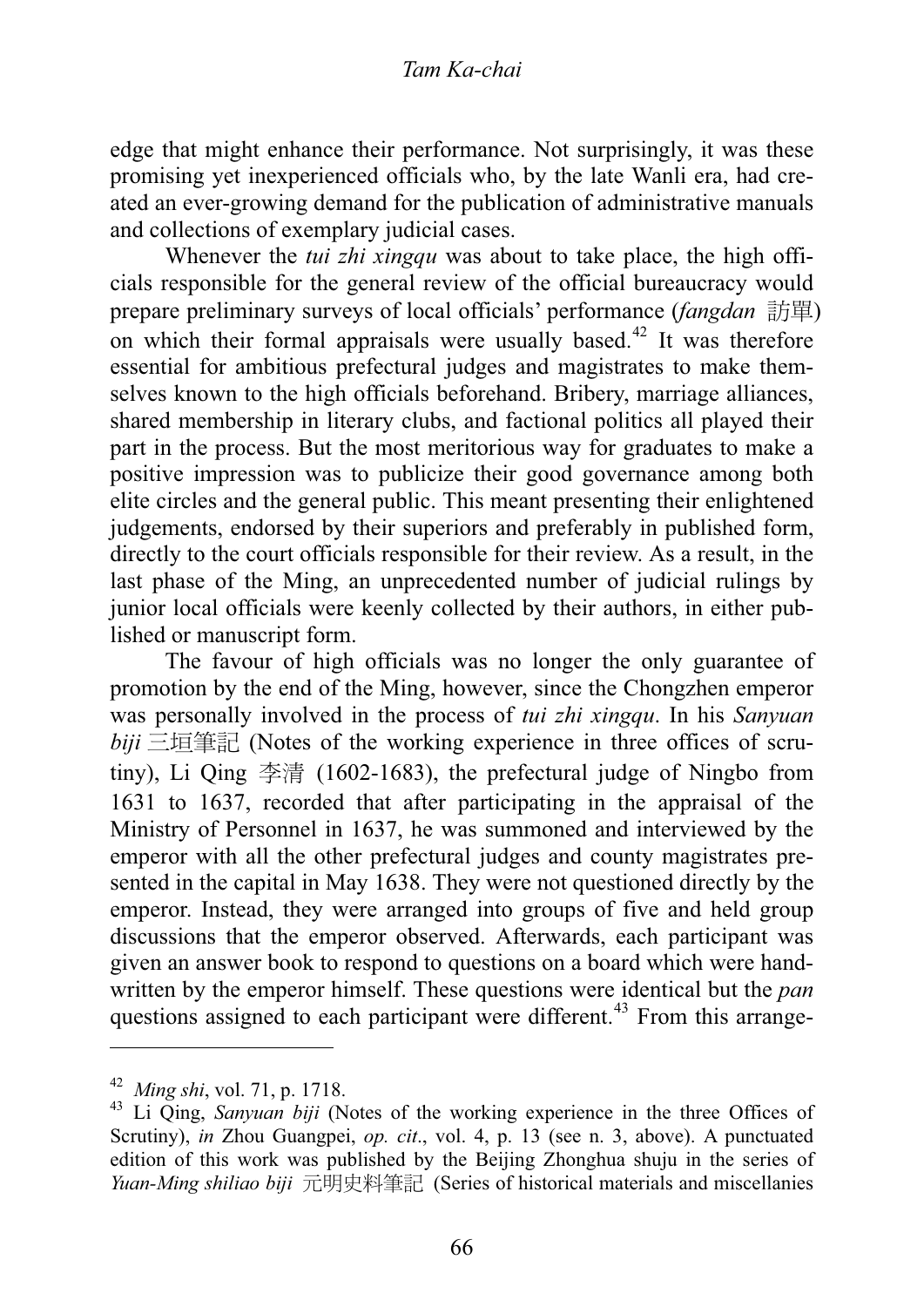ment, we can see the enhanced status of the paper on judicial judgement in this era. The emperor then marked the answers by himself and personally decided the rankings of the participants.<sup>44</sup> In addition to the high officials responsible for the personnel review, the emperor was therefore also a potential target reader for the collections of administrative and judicial documents composed by prefectural judges and magistrates who attended the *tui zhi xingqu* during the Chongzhen era.

Should the performance of these local officials be satisfactory, they would then be promoted to assume the position of supervisory officials at court. Yet, because one of the most important duties of supervising offices was to review cases submitted by their fellow prefectural judges and magistrates in the local level administration, it was still necessary for them to sharpen further their judicial knowledge if they were survive, not to mention thrive, in their new central appointments. A large portion of the *jinshi* graduates who aspired to attain to the most powerful offices in the empire, therefore, needed to equip themselves with concrete, practical knowledge of judicial rulings from the very outset of their careers. In addition, as we shall see in the following section, after the Jiajing era the court's increasing insistence that judicial judgements be standardized across the empire placed frontline judicial officials under increasing pressure to make judgements that conformed to this demand and were acceptable to their seniors. In effect, they had to learn from their successful predecessors; the publication of enlightened cases by able judges was one of the best ways of satisfying the demand of junior officials for the necessary knowledge on judicial procedures and decisions.

## **The Increasing Demand for Uniform Judicial Performance from Junior Officials**

Although a *jinshi* graduate in the late Ming could look forward to a bright future, his degree was merely an entry ticket to key positions at court. In his attack against the civil service examination and *tui zhi xingqu*, Chen Qixin deliberately ignored the later struggles of these successful candidates. To secure a promotion, *jinshi* graduates had to prove that they had per-

from the Yuan and the Ming) in 1982.

<sup>44</sup> Li Qing, *op. cit.*, pp. 13-14 (see n. 3).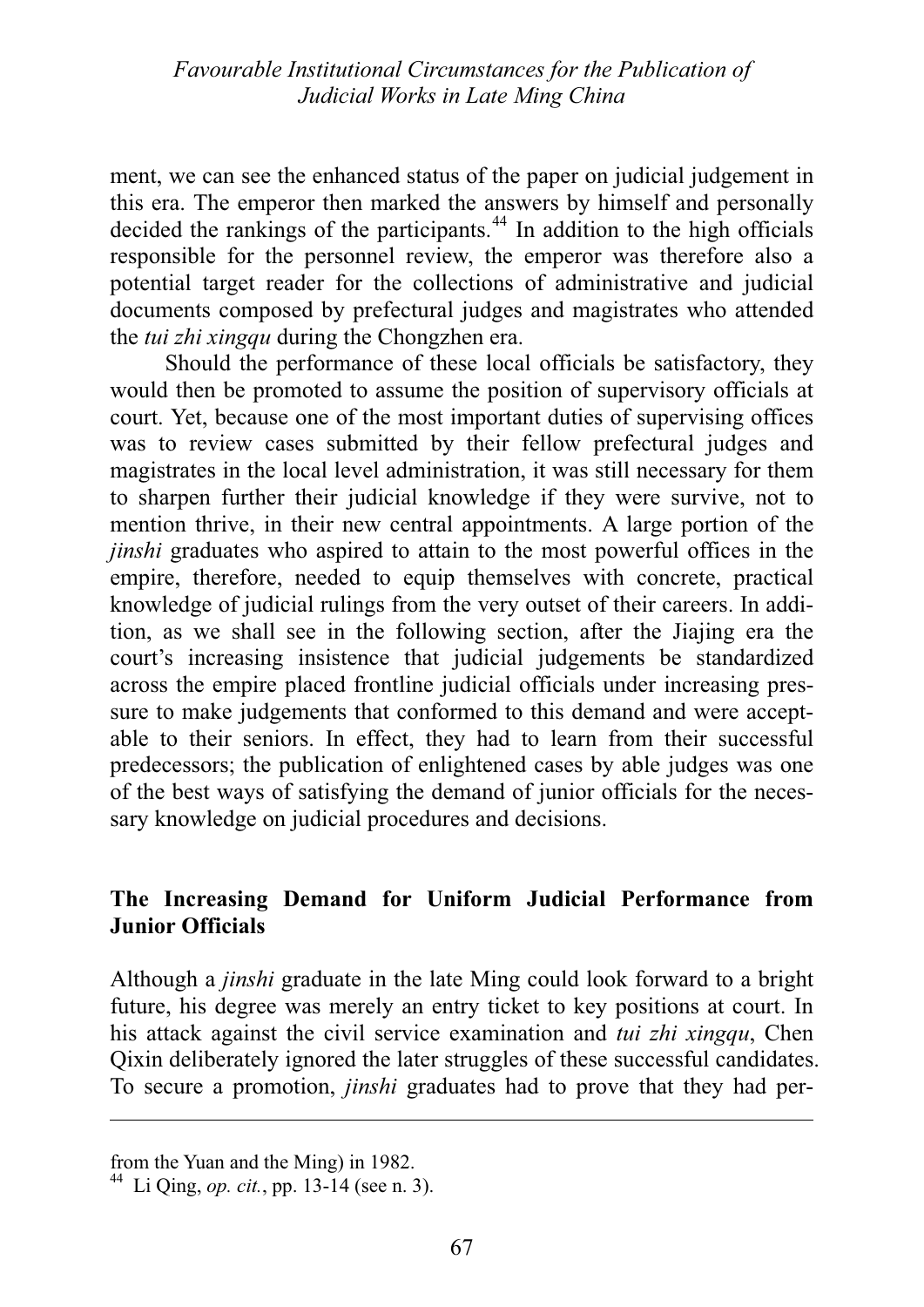#### Tam Ka-chai *Tam Ka-chai*

formed well in their initial posts. What constituted good performance? Since the trial and review of cases were the primary duties of prefectural judges, and judicial judgements were one of the routine assignments of county magistrates, to execute their primary duties satisfactorily, they had to equip themselves with the practical knowledge to compose well-written judicial reports. In addition to this basic requirement, there was a tendency from the Jiajing era on for high-ranking court officials to demand standardized and unified judicial judgements from local judges as they sought to impose increasing control over judicial activities at the local level. Frontline local officials were therefore not only required to write eloquent case reports but also expected to make correct judgements in strict accordance with the *Code* and other up-to-date regulations.

The judicial system established by Zhu Yuanzhang originally only required the provinces to submit cases involving capital punishment to the court for review. From the end of the fifteenth century, however, in an effort to exert a stronger hold over the lower echelons of the jurisprudence, high officials of the Ming court introduced procedures to review local-level judgements on a regular basis. Under these new measures, any punishment more severe than the Light Stick had to be strictly reviewed by various levels of superior officials. Provincial officials were then responsible for reviewing all cases tried by their subordinates. Moreover, Censors were sent as Regional Inspectors to the provinces where they not only made regular circuits re-open questionable cases in every prefecture but also organized annual general reviews of the cases in the region (these were known as joint reviews, *hui shen* 會審). In addition, a special agent would be sent every five years from the court to every province to review dubious local cases once again (known as great reviews,  $da$  shen  $\overline{\mathcal{R}}$ ). All these procedures now served to supplement the original arrangement of submitting capital cases to the court for final review and to centralize and standardize the legal process.<sup>45</sup>

As the central government tightened its hold over the administration of jurisprudence across the empire, many high officials of the sixteenth century inevitably complained about the poverty of expertise and knowledge among local officials when it came to making judgements. For in-

<sup>&</sup>lt;sup>45</sup> For a comprehensive discussion of the system of reviewing cases in the mid- and late Ming, see Tanii Yoko 谷井陽子, "Min ritsu un'yō no tōitsu katei" 明律運用の統 **→過程** (The developing course of uniform application of the *Great Ming Code*),  $T\bar{o}y\bar{o}$ *shi kenkynj*, 58.2 (1999), pp. 38-63.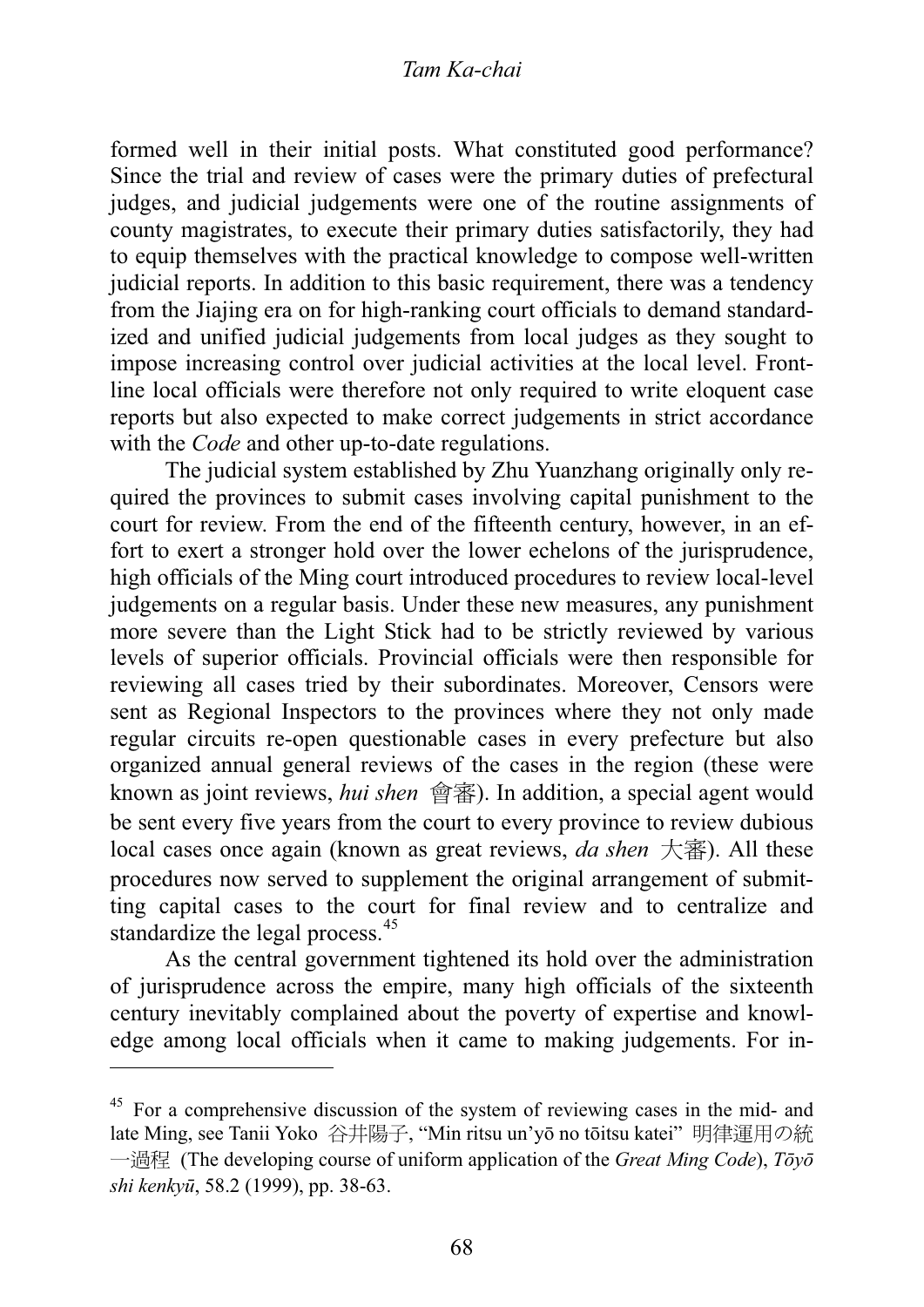stance, Ying Jia 應槽 (1493-1553), a judicial official who composed a groundbreaking commentary on the *Great Ming Code* in the Jiajing era, protested that since the texts of the Statutes were too recondite and those of the sub-statute precedents too laconic, frontline officials could interpret them arbitrarily, creating discrepancies in the administration of justice.<sup>46</sup>

Merely imposing further supervisory procedures would not guarantee the quality of justice at the local level. High-ranking judicial officials had repeatedly memorialized for the introduction of standardized interpretations and applications of the *Code* and suggested that these should be distributed widely to junior officials throughout the empire. On the one hand, it was considered essential to instruct frontline officials in the acceptable ways of making a judgement. On the other hand, it was suggested that these interpretations could also be used as standards by which to assess the performance of local officials. Therefore, official interpretations such as the *Tiaoli beikao* 條例備考 (A ready reference for regulations) and Zengxiu tiaoli beikao 增修條例備考 (An expanded ready reference for regulations) were published in the Longqing and Wanli eras respectively.<sup>47</sup> The fact that central officialdom had begun to pay closer attention to the application of the *Code* stimulated the development of legal studies. Private commentaries and guidebooks for administration, such as Lei Menglin's 雷夢麟 *Dulü suoyan* 讀律瑣言, were encouraged by the court and published to equip new officials with essential knowledge of the law.<sup>48</sup>

These commentaries informed junior officials of the intention of the legislation and explained the meanings of judicial terms, but they did not directly translate legal knowledge into actual examples of enlightened judgements. In addition, as these commentaries had eliminated grey areas in the application of the law, frontline judicial officials were left facing a more rigid legal system in which they were under greater pressure to make the right judgements for fear that their mistakes would damage their term-end appraisals and would be brought to light by their superiors or colleagues in the complex review system. Few were willing to allow the

 $46$  *Ibid.*, pp. 62-63.

<sup>&</sup>lt;sup>46</sup> *Ibid.*, pp. 62-63.<br><sup>47</sup> *Ibid.*, pp. 67-68.<br><sup>48</sup> Huai Xiaofeng

<sup>&</sup>lt;sup>48</sup> Huai Xiaofeng 懷效鋒, "General introduction," in Lei Menglin (author) Huai Xiaofeng and Li Jun 李俊 (eds.), *Dulü suoyan* 讀律瑣言 (Petty notes on reading the Code), Beijing: Falü chubanshe, 2000, pp. 5-6.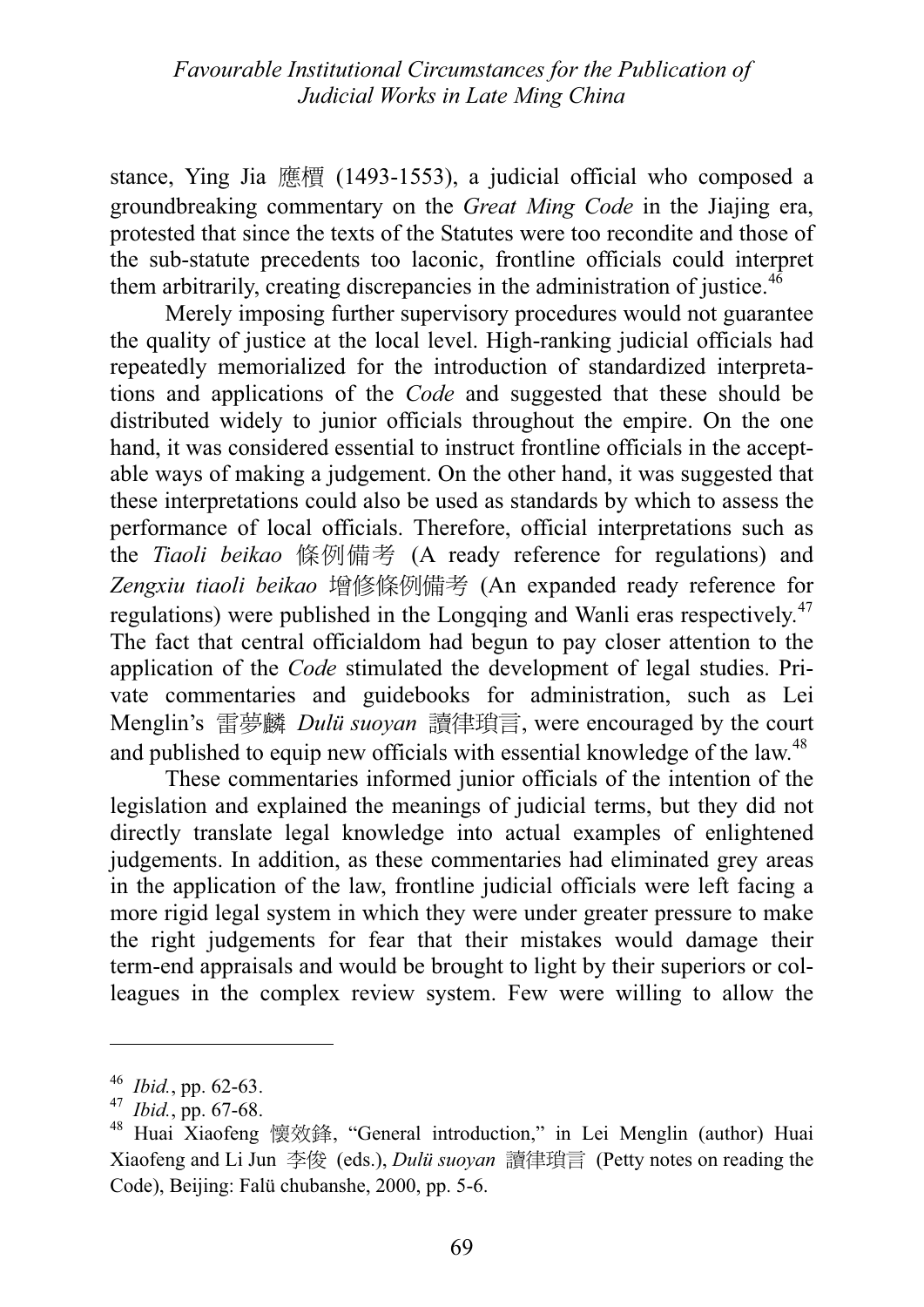promise of a bright future to be endangered in such a way.

In the final stages of the Ming, there was great demand for new commentaries to cope with the new regulations. New officials sought exemplary judgements dealing with different types of real-life judicial situations for use as indispensable reference tools, if not ready-made prototypes, in making judgements in the approved manner. It was probably for this reason that commercial publishers approached Li Qing to publish his collection of cases, the *Zheyu xinyu* 折獄新語 (New collection of anecdotes of judicial decisions).49 His judicial performance was evaluated as excellent in the appraisal at the end of his term as prefectural judge of Ningbo, and a wide readership could have been expected.

#### Conclusion *Conclusion*

In his memorial to the Chongzhen Emperor, Chen Qixin might have been right to comment on the idiosyncratic nature of the power structure between county magistrates, prefectural judges and high territorial officials in the late Ming provincial government. In fact, under the review system of the Ming judiciary, in reviewing court cases, the prefectural judges could challenge the judicial arguments of superior officials ranked much higher than themselves if they had strong support from the law.50 The *tui zhi xingqu* personnel system, another target of Chen's criticisms, also fostered the morale of those junior officials. It offered the possibility that after their first promotion they might become Regional Inspectors and in turn supervise some of their previous superiors in the provinces. It therefore helped created an atmosphere among them that showed respect for the authority of the laws over the power of their superiors. But the "arrogance" of the frontline officials that Chen criticized in fact mainly happened in the provincial judiciary, where the humbly ranked but highly empowered Regional Inspector (rank 7a) took full charge.

In addition, Chen's military background limited his understanding of the civil service examination, his primary target of criticisms. He was not

Li Qing, comp., *Zheyu xinyu* 折獄新語, *in Xuxiu siku quanshu*, vol. 972, pp. 541-673, Shanghai: Shanghai guji chubanshe, 1995.

See Tam Ka-chai, "Justice in Print: Prefectural Judges of Late Ming China in the Light of *Mengshui zhai cundu* and *Zheyu xinyu*," PhD thesis, University of Oxford, 2009, pp. 254-266.